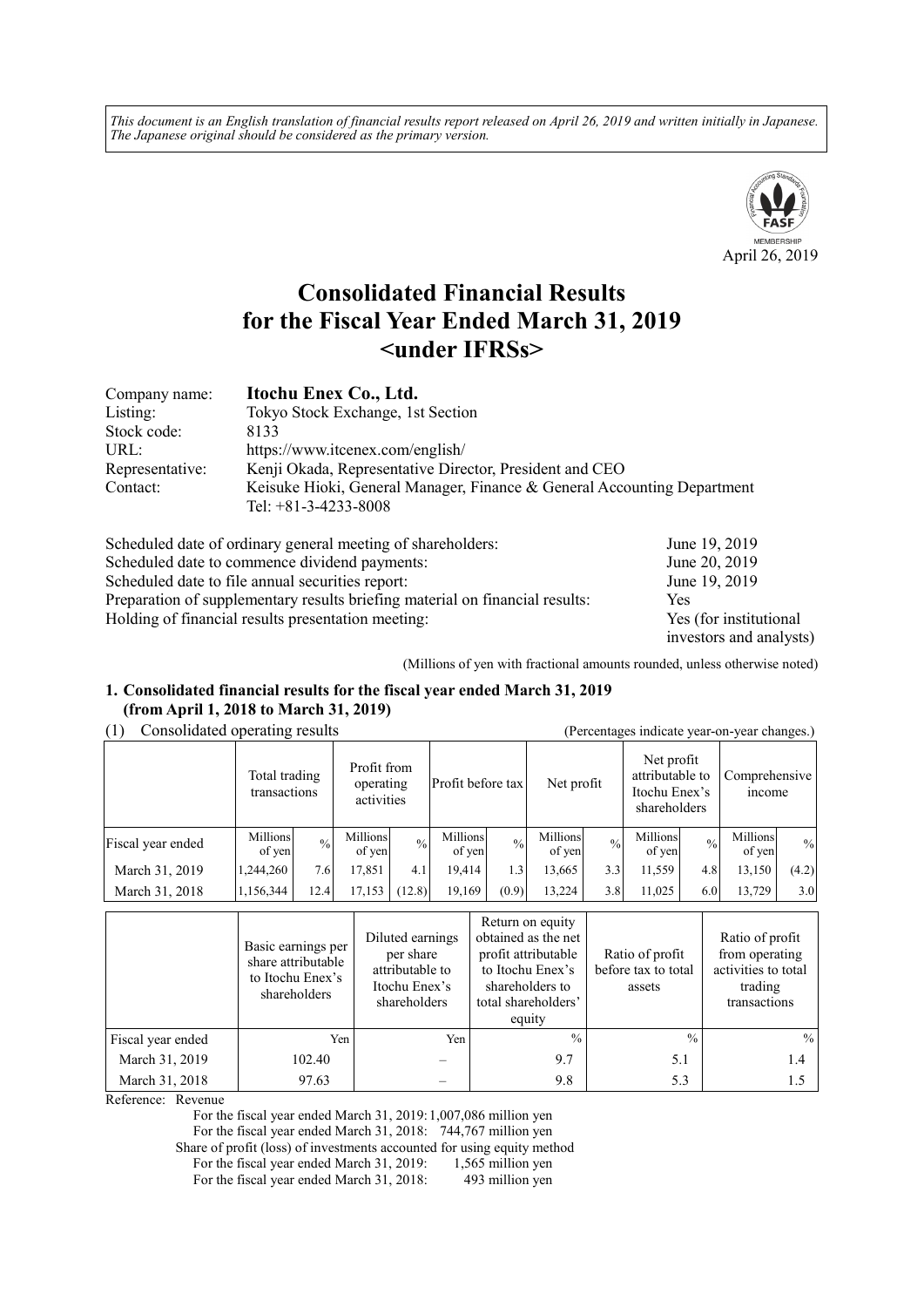Note: "Total trading transactions" are presented in accordance with the Japanese accounting practices.

|                | Total assets    | Total equity    | Total shareholders'<br>equity | Ratio of<br>shareholders'<br>equity to total<br>assets | Shareholders'<br>equity per share |
|----------------|-----------------|-----------------|-------------------------------|--------------------------------------------------------|-----------------------------------|
| As of          | Millions of yen | Millions of yen | Millions of yen               | $\frac{0}{0}$                                          | Yen l                             |
| March 31, 2019 | 374,373         | 144,566         | 122,290                       | 32.7                                                   | 1,083.37                          |
| March 31, 2018 | 382,621         | 137,066         | 116,104                       | 30.3                                                   | 1,028.57                          |

#### (2) Consolidated financial position

# (3) Consolidated cash flows

|                   | Net cash flows from<br>(used in) operating<br>activities | Net cash flows from<br>(used in) investing<br>activities | Net cash flows from<br>(used in) financing<br>activities | Cash and cash<br>equivalents at end of<br>the period |
|-------------------|----------------------------------------------------------|----------------------------------------------------------|----------------------------------------------------------|------------------------------------------------------|
| Fiscal year ended | Millions of yen                                          | Millions of yen                                          | Millions of yen                                          | Millions of yen                                      |
| March 31, 2019    | 25,403                                                   | (13, 410)                                                | (15, 857)                                                | 18,725                                               |
| March 31, 2018    | 24,239                                                   | (18, 458)                                                | (5,850)                                                  | 22,573                                               |

# **2. Cash dividends**

|                                                    |                          | Annual cash dividends per share |                          |                    |       | Ratio of total                     |                                            |                                                                                 |
|----------------------------------------------------|--------------------------|---------------------------------|--------------------------|--------------------|-------|------------------------------------|--------------------------------------------|---------------------------------------------------------------------------------|
|                                                    | First<br>quarter-<br>end | Second<br>quarter-<br>end       | Third<br>quarter-<br>end | Fiscal<br>year-end | Total | Total cash<br>dividends<br>(Total) | Dividend<br>payout ratio<br>(Consolidated) | amount of<br>dividends to<br>total<br>shareholders'<br>equity<br>(Consolidated) |
| Fiscal year ended                                  | Yen                      | Yen                             | Yen                      | Yen                | Yen   | Millions of yen                    | $\frac{0}{0}$                              | $\frac{0}{0}$                                                                   |
| March 31, 2018                                     | $\overline{\phantom{m}}$ | 16.00                           | $\overline{\phantom{m}}$ | 24.00              | 40.00 | 4,520                              | 41.0                                       | 4.0                                                                             |
| March 31, 2019                                     | $\qquad \qquad =$        | 20.00                           | $\overline{\phantom{0}}$ | 22.00              | 42.00 | 4,745                              | 41.0                                       | 4.0                                                                             |
| Fiscal year ending<br>March 31, 2020<br>(Forecast) |                          | 21.00                           |                          | 21.00              | 42.00 |                                    | 40.2                                       |                                                                                 |

# **3. Consolidated earnings forecasts for the fiscal year ending March 31, 2020 (from April 1, 2019 to March 31, 2020)**

|                                         |                 |       |                                     |       |                   |       |                                                                             |               | (Percentages indicate year-on-year changes.)                 |
|-----------------------------------------|-----------------|-------|-------------------------------------|-------|-------------------|-------|-----------------------------------------------------------------------------|---------------|--------------------------------------------------------------|
|                                         | Revenue         |       | Profit from operating<br>activities |       | Profit before tax |       | Net profit<br>attributable to Itochu attributable to<br>Enex's shareholders |               | Basic earnings<br>per share<br>Itochu Enex's<br>shareholders |
|                                         | Millions of yen |       | % Millions of yen                   |       | % Millions of yen |       | % Millions of yen                                                           | $\frac{0}{0}$ | Yen                                                          |
| Six months ending<br>September 30, 2019 | -               |       |                                     |       |                   |       |                                                                             |               |                                                              |
| Fiscal year ending<br>March 31, 2020    | 1,000,000       | (0.7) | 16,500                              | (7.6) | 19,200            | (1.1) | 11,800                                                                      | 2.1           | 104.54                                                       |

Note: The Company's performance is evaluated on a fiscal year basis. Accordingly, consolidated earnings forecasts for the first six months of fiscal year are not prepared.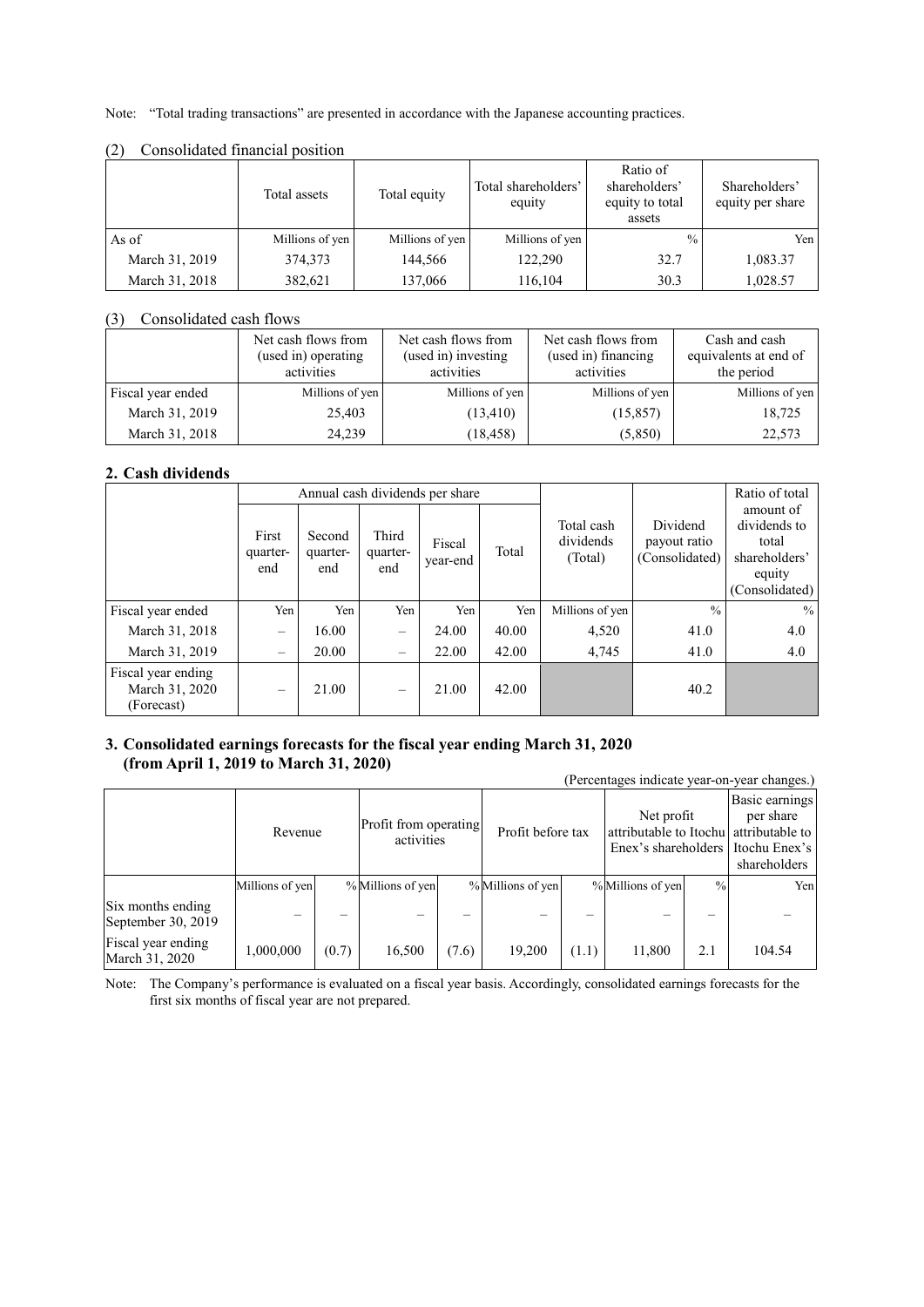#### **\* Notes**

- (1) Changes in significant subsidiaries during the period (changes in specified subsidiaries resulting in the change in scope of consolidation): None
- (2) Changes in accounting policies and changes in accounting estimates
	- a. Changes in accounting policies required by IFRSs: Yes
	- b. Changes in accounting policies other than the above: None
	- c. Changes in accounting estimates: None
	- (Note) For details, please refer to "3. Consolidated Financial Statements and Significant Notes Thereto, (5) Notes to Consolidated Financial Statements" on page 14 of the attached materials.
- (3) Number of issued shares (common stock)
	- a. Total number of issued shares at end of period (including treasury stock)

| As of March $31, 2019$ | 116,881,106 shares |
|------------------------|--------------------|
| As of March $31, 2018$ | 116,881,106 shares |

b. Number of treasury stock at end of period

| As of March 31, 2019   | 4,002,462 shares |
|------------------------|------------------|
| As of March $31, 2018$ | 4,002,135 shares |

c. Average number of outstanding shares during period

| Fiscal year ended March 31, 2019 | 112,878,838 shares |
|----------------------------------|--------------------|
| Fiscal year ended March 31, 2018 | 112,921,238 shares |

\* Note on financial results

Ordinary profit and net profit were more than the results for the previous fiscal year due to special dividends received from subsidiaries.

- \* Financial results reports are exempt from audit conducted by certified public accountants or an audit corporation.
- \* Proper use of earnings forecasts, and other special notes
	- (Caution regarding forward-looking statements and others)

The forecasts and other forward-looking statements in this report are based on information currently available to the Company and on certain assumptions deemed to be reasonable by the Company. Actual business and other results may significantly differ from these forecasts due to various factors.

Please refer to "1. Overview of Operating Results and Others, (1) Overview of Operating Results for the Fiscal Year Ended March 31, 2019" on page 2 of the attached materials for matters relating to earnings forecasts.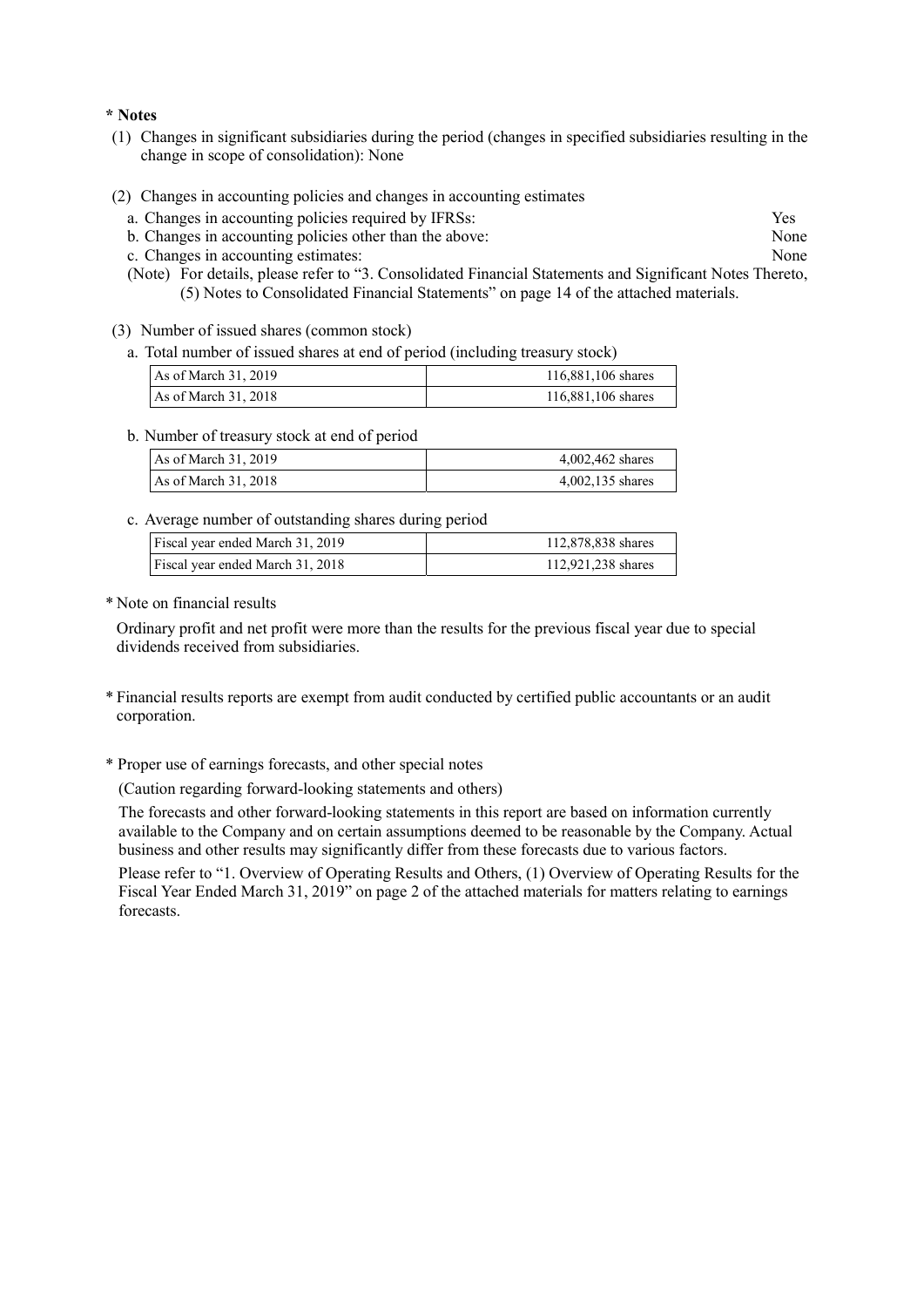# **Contents of Attached Materials**

| (2) Overview of Financial Position for the Fiscal Year Ended March 31, 2019                |  |
|--------------------------------------------------------------------------------------------|--|
| (3) Profit Distribution Policy and Dividends for the Fiscal Years Ended March 31, 2019 and |  |
|                                                                                            |  |
|                                                                                            |  |
|                                                                                            |  |
|                                                                                            |  |
|                                                                                            |  |
|                                                                                            |  |
|                                                                                            |  |
|                                                                                            |  |
| Notes on Uncertainties of Entity's Ability to Continue as Going Concern 14                 |  |
|                                                                                            |  |
|                                                                                            |  |
|                                                                                            |  |
|                                                                                            |  |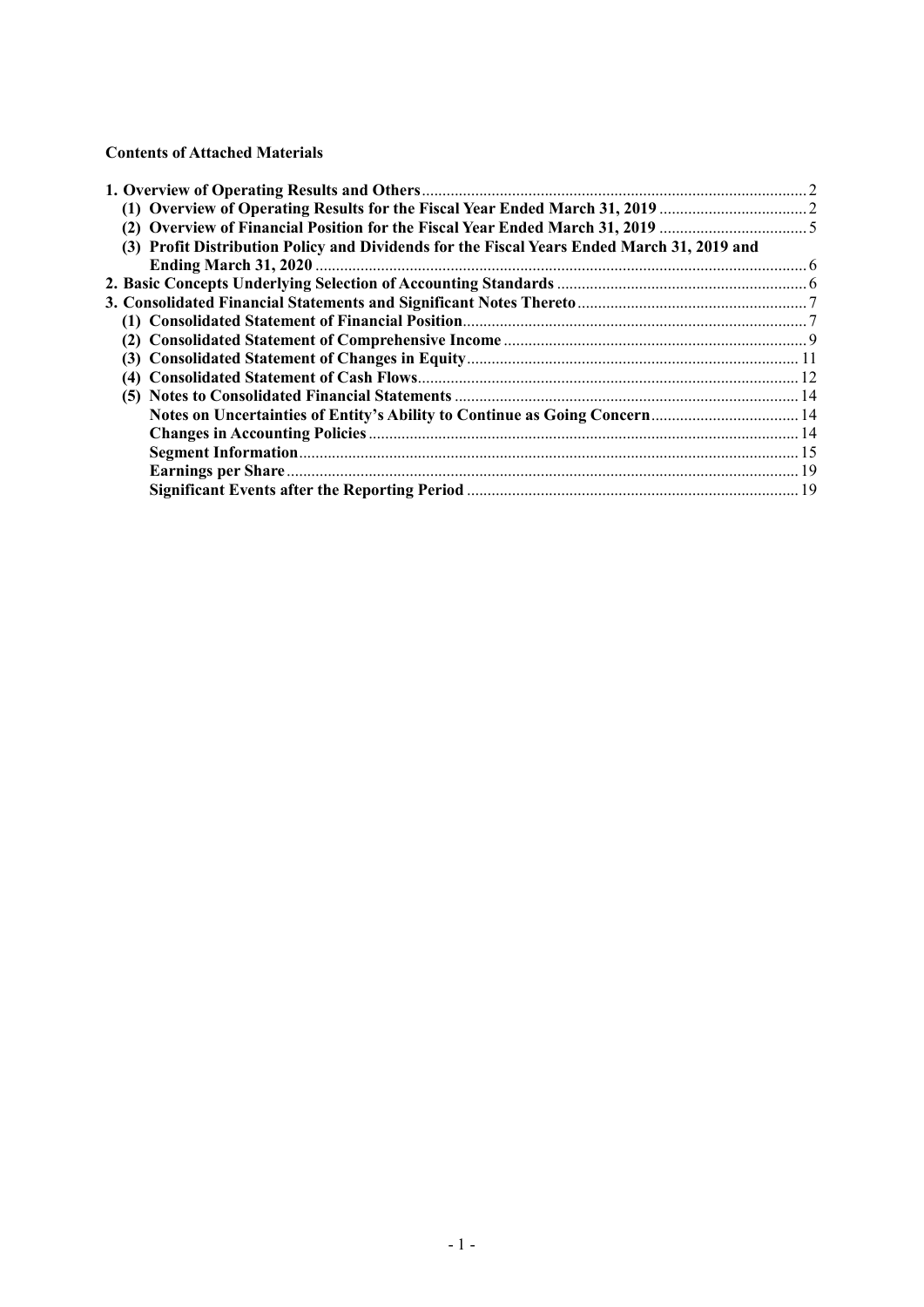# **1. Overview of Operating Results and Others**

# **(1) Overview of Operating Results for the Fiscal Year Ended March 31, 2019**

The Group has adopted IFRS 15 "Revenue from Contracts with Customers" from the fiscal year ended March 31, 2019. For the details of the impact of the adoption of IFRS 15, please refer to "3. Consolidated Financial Statements and Significant Notes Thereto, (5) Notes to Consolidated Financial Statements, Changes in Accounting Policies."

1) Results of operations

During the fiscal year ended March 31, 2019, the tone of the Japanese economy was one of moderate recovery, driven by favorable corporate earnings and other factors. However, the outlook for the economy remained uncertain due to risks of a slowdown in the global economy, stemming from such issues as the impact on the global economy of the United States-China trade issue trend and uncertainties in overseas economies.

In this environment, the Itochu Enex Group announced its two-year medium-term business plan "Moving 2018 Connecting to the future" in April 2017, and has advanced its business based on the following basic policies:

<1> "Connecting to future growth" — Reforming the revenue base —

- (1) Optimizing resources
- (2) Improving profitability
- (3) Developing the customer base

 $\langle 2 \rangle$  "Connecting people and functions of the Group" — Reforming the organizational base —

- (1) Reinforcing organizational strength
- (2) Nurturing autonomous human resources
- (3) Promoting ENEX EARLY BIRD, a Plan to Transform Our Approach to Work

The operating results for the fiscal year ended March 31, 2019 are as follows.

Revenue was ¥1,007,086 million (up 35.2% year on year), due mainly to the impact resulting from the increase in prices of domestic petroleum products in the Life & Industrial Energy Division. Profit from operating activities was ¥17,851 million (up 4.1% year on year), due mainly to higher profit in the petroleum product sales field of the Life & Industrial Energy Division, while profit fell in the electricity sales field of the Power & Utility Division.

Net profit attributable to Itochu Enex's shareholders was ¥11,559 million (up 4.8% year on year), achieving a new record-high profit for a fourth consecutive year.

2) Results of operations by segment

Results of operations by segment are as follows. Following the reorganization of the Group carried out in April 2018, the reportable segments have changed. As part of the reorganization, the Life  $\&$ Industrial Energy Division was newly established by integrating the former Life Energy & Logistics Division and the Industrial Energy & Logistics Division. In addition, we newly established the Mobility Life Department.

In line with this, the classification of reportable segments has been changed from the previous Home-Life Division, Power & Utility Division, Life Energy & Logistics Division and Industrial Energy & Logistics Division to the Home-Life Division, Life & Industrial Energy Division, Power & Utility Division and Mobility Life Department from the fiscal year ended March 31, 2019.

For that reason, the year-on-year comparisons have been recalculated based on the reportable segments as they exist after the reorganization.

# **Home-Life Division**

In the Home-Life Division during the fiscal year ended March 31, 2019, the number of customers under direct LP gas supply contracts increased by around 4,000 to approximately 551,000. Due to the impact of natural disasters and the warm winter, sales volumes fell year on year, despite which we were able to secure a certain level of profitability.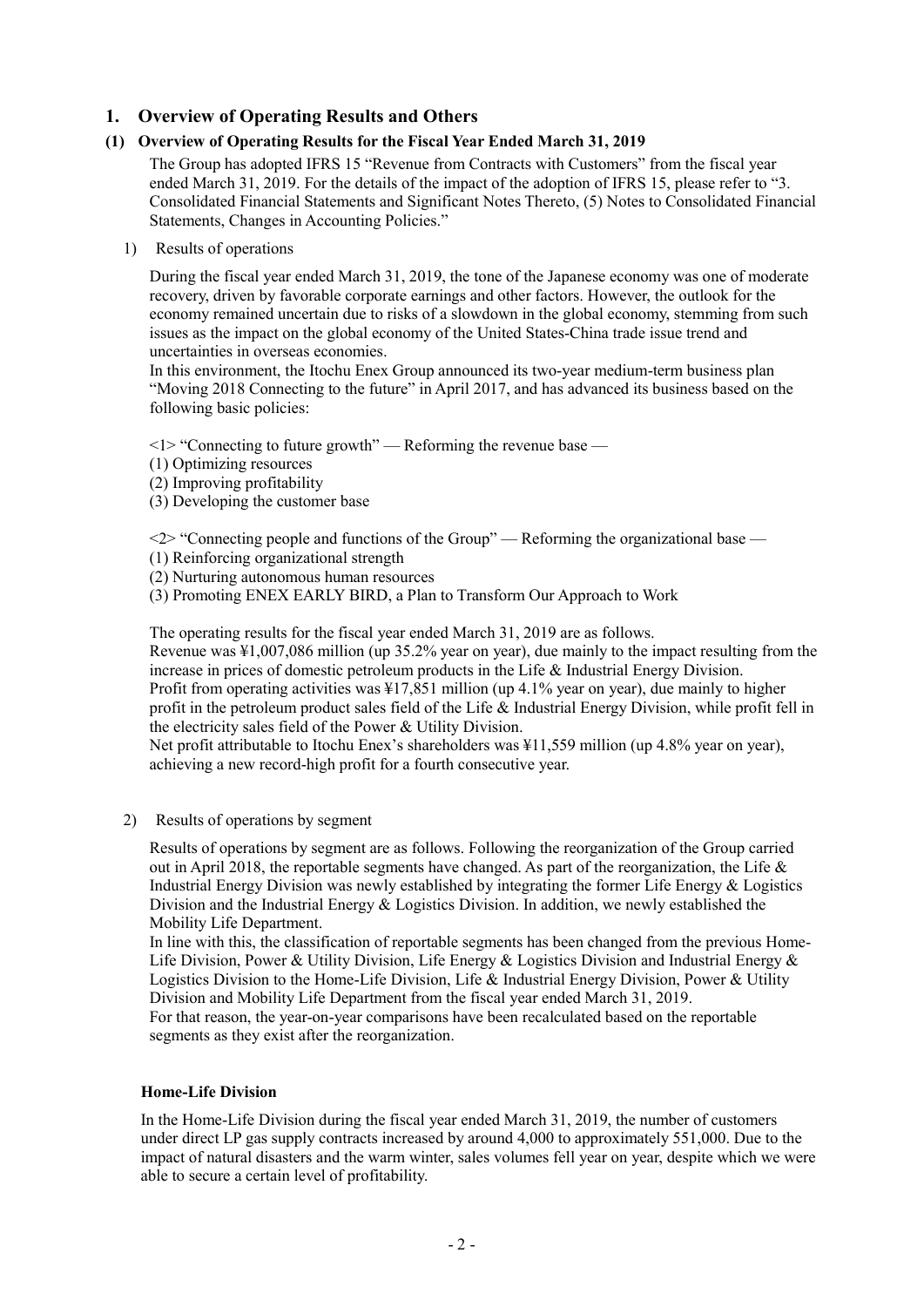Regarding sales of electricity for households, the division promoted the expansion of the customer base by focusing mainly on sales of combined LP gas and electricity supply packages. As a result, the number of supply contracts increased by around 28,000 for a total of approximately 81,000.

In peripheral areas other than LP gas, the solid order flows received in the industrial gas sales business and the container inspection business led to robust revenue.

In overseas businesses, we are continuing to use the know-how developed in Japan at our industrial gas sales business in Indonesia (PT. ITC ENEX INDONESIA) and at our LP gas sales business in the Philippines (Isla Petroleum  $\&$  Gas Corporation) and going forward, we will continue to expand these businesses.

As a result of these activities, the operating results for the fiscal year ended March 31, 2019 are as follows.

Revenue was ¥94,350 million (down 3.5% year on year), due mainly to the transition of three subsidiaries in the Tokyo, Nagoya and Osaka areas to associates accounted for by the equity method in conjunction with the reorganization and integration with the Osaka Gas Group in October 2017.

Profit from operating activities was ¥3,555 million (up 13.8% year on year), due mainly to the division's success in securing a certain level of profitability, despite the effects of reorganization and integration.

Net profit attributable to Itochu Enex's shareholders was ¥3,068 million (down 19.2% year on year), due mainly to the reaction to the profits recognized in the previous fiscal year related to the reorganization and integration, despite an increase in earnings of associates accounted for by the equity method.

#### **Life & Industrial Energy Division**

During the fiscal year ended March 31, 2019, the Life & Industrial Energy Division worked to maintain and expand its sales base in each business and geographical area, despite an environment characterized by structural downturn in demand for oil, and by industry reorganizations, such as polarization among wholesalers.

The division is developing its business with the goal of even closer involvement in the lives of local communities and local industries, and is striving to further enhance the functionality and to create value of each of its businesses.

In the Group's Car-Life Stations  $(CS)^*$ <sup>1</sup> business, which has a high level of engagement with people in local communities, we will use dealerships and group companies' CS outlets not only for our original energy supply services, but also to provide other services required by local communities, working with the operators to fulfill our goal of creating locations that provide lifestyle infrastructure to such communities. During the fiscal year ended March 31, 2019, the total number of Group's CS was 1,766. This net decrease of 46 from the end of the previous fiscal year was largely caused by withdrawals from unprofitable CS. In addition, the number of dealerships that have introduced the Carlife Stadium car rentals system being deployed by the Group has now reached 399, a net increase of 29 over the end of the previous fiscal year.

In the business related to local industries, we have taken a comprehensive approach to promoting AdBlue\*2, the business user electricity supply business, and other diverse products and services, in addition to existing businesses.

In terms of initiatives in the environmental-related business, we are moving forward with activities that lead to reductions in the burden on the environment, such as a slop and oil recycling business in which waste oil recovered from ships is recycled and sold, and the fly ash business, which recycles and sells coal ash discharged from the Company's thermal power plants.

As a result of these activities, the operating results for the fiscal year ended March 31, 2019 are as follows.

Revenue was ¥707,661 million (up 51.2% year on year), due mainly to the impact on price resulting from the increase in prices of domestic petroleum products.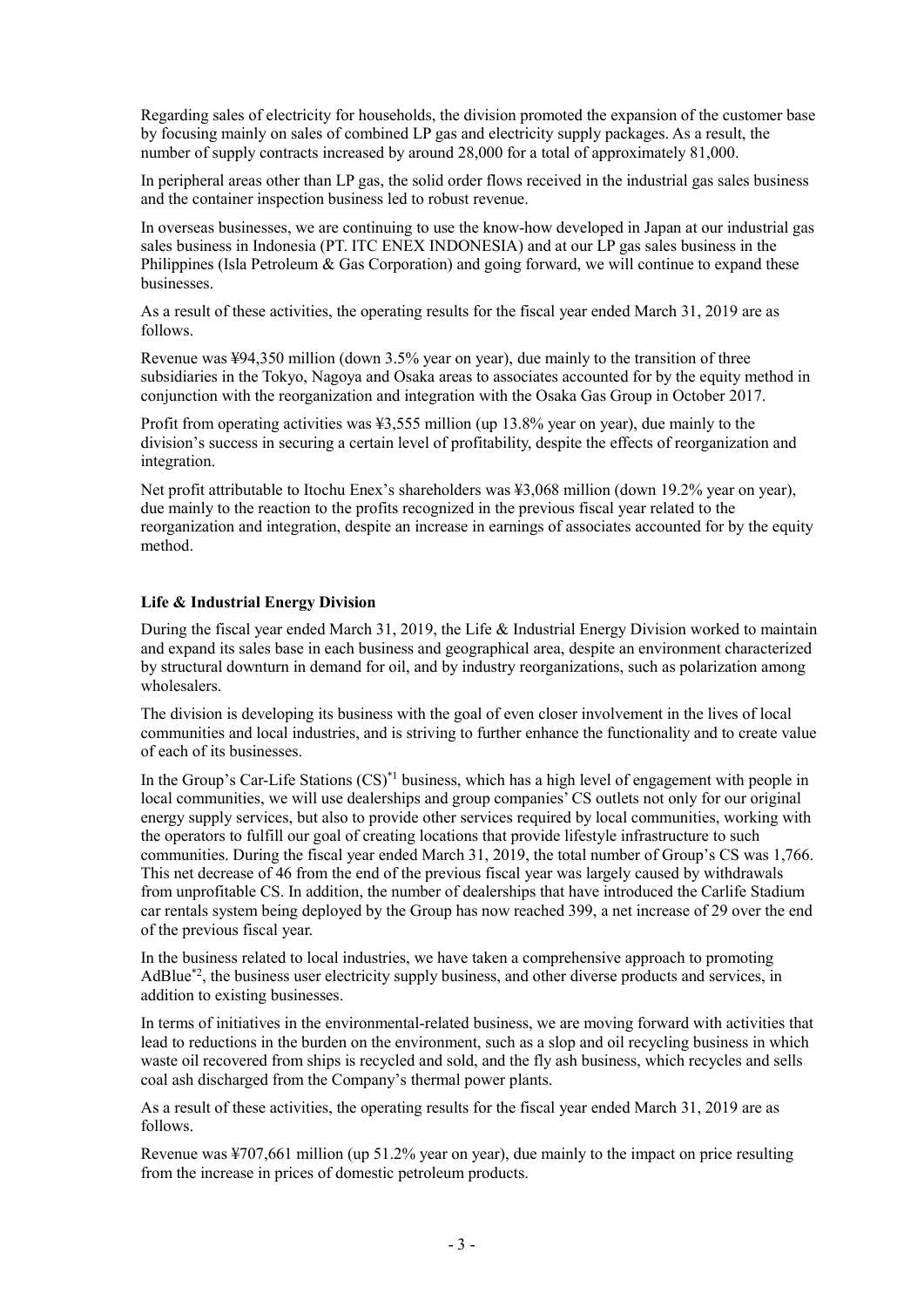Profit from operating activities was ¥9,153 million (up 15.3% year on year), due mainly to the effect of improvements in retail market conditions, and the reaction to one-off losses recognized in the previous fiscal year.

Net profit attributable to Itochu Enex's shareholders was ¥6,185 million (up 17.0% year on year), due mainly to the same reasons as the impacts on profit from operating activities described above.

- \*1 Car-Life Stations: Car-Life Stations are service stations offering multiple services provided by the Company.
- \*2 AdBlue is a high-grade urea solution used in SCR systems, which detoxifies nitrogen compounds (NOx) contained in exhaust gases of diesel vehicles.

#### **Power & Utility Division**

In the Power & Utility Division during the fiscal year ended March 31, 2019, the electricity sales field of the electric power business, recorded growth in sales to both business users and households, resulting in year-on-year growth in retail electricity sales volumes. However, the volatility of the spot market and intensified price competition led to a decline in profit over the previous fiscal year. In this field, ENEX LIFE SERVICE CO., LTD. will lead efforts to form alliances with companies that have strong customer bases in certain areas and with companies in other industries, and promote the investigation of new value proposals by developing electricity sales, with some additional value-added component, to households and small companies, while at the same time shifting away from electricity sales to large companies, which is an area in which price competition has been intensifying.

In the power generation field, total power generation increased from the previous fiscal year due to the start of operations at a new power plant in October 2017, leading to an increase in profit year on year. Our goal is to ensure stable supplies of electricity and reduce environmental impacts. An example of this is a program of improvements we are carrying out one by one at deteriorating power generation facilities to raise their efficiency.

In the financial services field, in February 2019, Enex Infrastructure Investment Corporation, to which the Company's subsidiary Enex Asset Management Co., Ltd. provides asset management services on consignment, listed on the Tokyo Stock Exchange Infrastructure Fund Exchange. Enex Infrastructure Investment Corporation aims to invest in and manage properties such as renewable energy power generation facilities, concentrating on solar power generation facilities and related infrastructure, and steadily expand the scale of its portfolio and generate stable cash flow.

In the heat supply business\*3, due to the effects of fierce heat last year, demand for heat increased over the previous fiscal year. The division will continue its efforts to develop as a comprehensive energy services business<sup>\*4</sup>, so as to be able to respond to the increasingly diverse needs of customers in this field.

As a result of these activities, the operating results for the fiscal year ended March 31, 2019 are as follows.

Revenue was ¥93,459 million (up 25.4% year on year), due mainly to an increase in retail electricity sales volumes.

Profit from operating activities was ¥2,728 million (down 41.0% year on year), due mainly to lower profit in the electric power business resulting from falling profitability in the areas of sales and supply/demand management, and from declining profit from interconnected power line management.

Net profit attributable to Itochu Enex's shareholders was  $\frac{1970}{100}$  million (down 10.9% year on year), due mainly to the same reasons as the impacts on profit from operating activities described above.

- \*3 Heat supply business: The heat supply business supplies cold and hot water for air conditioning to multiple office buildings and other buildings from a heat source plant using pipes.
- \*4 Energy services business: The energy services business owns electric and heat source facilities, etc. and supplies cold and hot air-conditioning water, hot water for hot-water supply, steam and others on behalf of customers in the use of energy.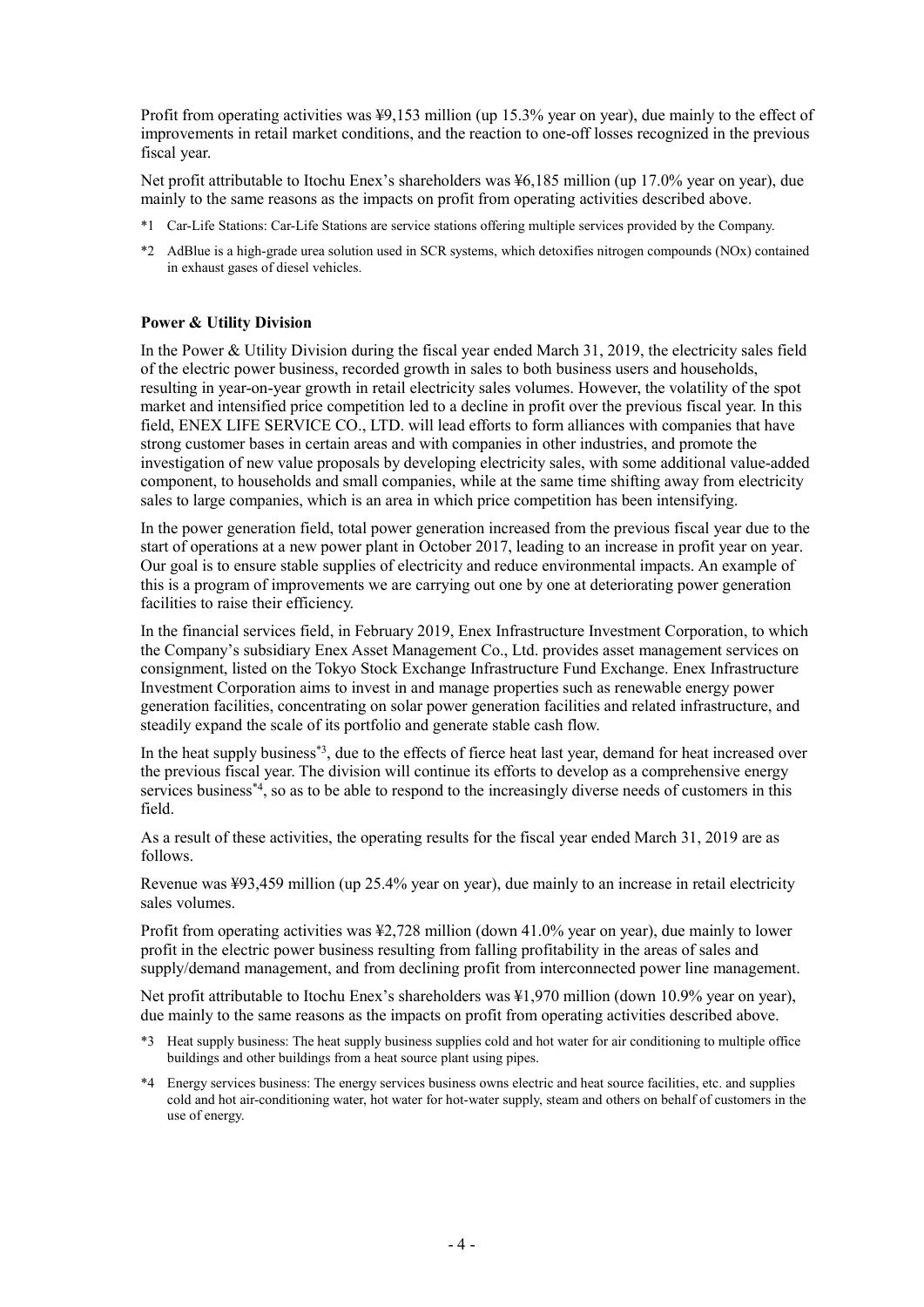# **Mobility Life Department**

The Mobility Life Department enjoyed strong sales during the fiscal year ended March 31, 2019 due to sales of popular cars such as Note, Serena and Leaf at OSAKA CAR LIFE GROUP CO., LTD., a subsidiary, in the car dealer business. The "Nissan Osaka Sales e-Denki" initiative, implemented as part of our efforts to strengthen the customer base, has also been successful.

As a result of these activities, the operating results for the fiscal year ended March 31, 2019 are as follows.

Revenue was ¥111,616 million (up 7.0% year on year), due mainly to the strong performance of the car dealer business.

Profit from operating activities was ¥2,351 million (up 15.6% year on year), due mainly to higher profit in the car dealer business resulting from solid sales of highly profitable vehicle models.

Net profit attributable to Itochu Enex's shareholders was ¥319 million (up 63.5% year on year), due mainly to an increase in profit in the car dealer business.

3) Forecasts of consolidated financial results for the fiscal year ending March 31, 2020

In the forecast for consolidated financial results for the fiscal year ending March 31, 2020, we project ¥1 trillion in revenue, down 0.7% year on year, ¥16,500 million in profit from operating activities, down 7.6% year on year, ¥19,200 million in profit before tax, down 1.1% year on year, and ¥11,800 million in net profit attributable to Itochu Enex's shareholders, up 2.1% year on year.

Basic earnings per share attributable to Itochu Enex's shareholders are projected at ¥104.54.

#### **(2) Overview of Financial Position for the Fiscal Year Ended March 31, 2019**

1) Analysis of assets, liabilities, equity and cash flows

#### **Assets, liabilities and equity**

Total assets amounted to ¥374,373 million as of March 31, 2019, a decrease of ¥8,248 million from March 31, 2018. This decrease mainly reflected a decrease in trade receivables of ¥13,376 million. Total liabilities amounted to ¥229,807 million, a decrease of ¥15,748 million from March 31, 2018, mainly due to decreases in borrowings of ¥8,595 million and trade payables of ¥5,768 million. Total equity totaled ¥144,566 million, an increase of ¥7,500 million from March 31, 2018, due to factors including an increase of ¥11,559 million from net profit attributable to Itochu Enex's shareholders and a decrease of ¥5,430 million by payment of cash dividends.

We consequently ended the fiscal year with a ratio of shareholders' equity to total assets of 32.7%.

#### **Cash flows**

Cash and cash equivalents (net cash) totaled ¥18,725 million as of March 31, 2019, down ¥3,848 million from March 31, 2018.

#### *Cash flows from operating activities*

Operating activities provided net cash of ¥25,403 million. Major items included profit before tax of ¥19,414 million, depreciation and amortization of ¥10,086 million, a decrease in trade payables of ¥5,788 million and income taxes paid of  $\frac{1}{28}$ ,510 million. Net cash provided increased  $\frac{1}{2}$ ,164 million year on year.

#### *Cash flows from investing activities*

Investing activities used net cash of ¥13,410 million. Major items included payments for purchase of property, plant and equipment and investment property, etc. of ¥12,883 million, mainly in the Power & Utility Division. Net cash used decreased ¥5,048 million year on year.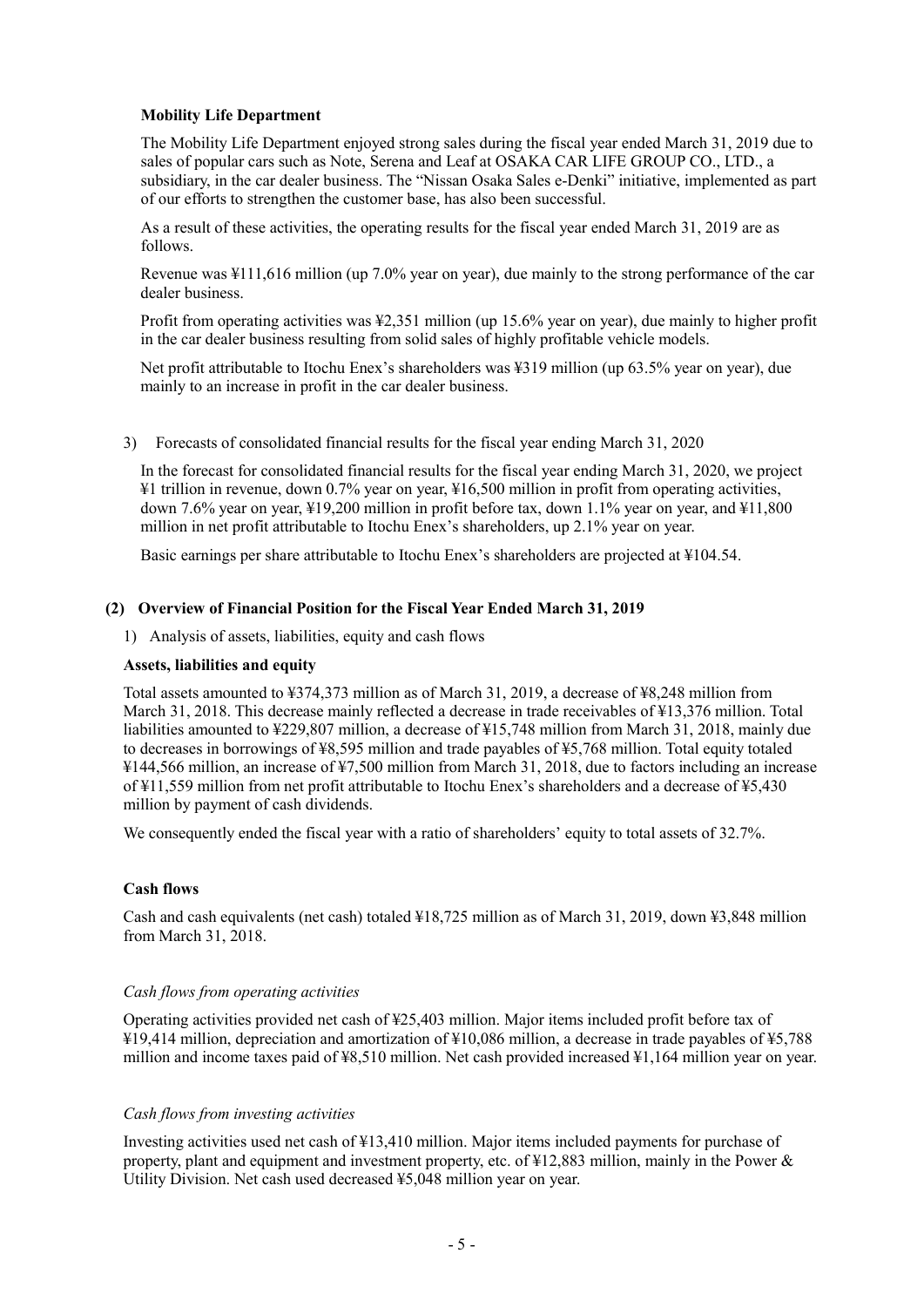### *Cash flows from financing activities*

Financing activities used net cash of ¥15,857 million. Major items included expenditures due to a decrease in interest-bearing debt of ¥10,274 million and expenses as payment of cash dividends of ¥5,430 million. Net cash used increased ¥10,007 million year on year.

2) Cash flow indicators

| Fiscal year ended March 31,                                              | 2017 | 2018 | 2019 |
|--------------------------------------------------------------------------|------|------|------|
| Ratio of shareholders' equity to total assets $(\% )$                    | 31.5 | 30.3 | 32.7 |
| Ratio of shareholders' equity to total assets at market<br>value $(\% )$ | 30.2 | 29.5 | 26.9 |
| Ratio of cash flow to interest-bearing debt (years)                      | 2.3  | 1.8  | 1.3  |
| Interest-coverage ratio (times)                                          | 192  | 27 R | 30.3 |

Ratio of shareholders' equity to total assets: Total shareholders' equity / Total assets

Ratio of shareholders' equity to total assets at market value: Market capitalization / Total assets Ratio of cash flow to interest-bearing debt: Interest-bearing debt / Cash flow

Interest-coverage ratio: Cash flow / Interest expense

(Note 1.) All of the above ratios were calculated using consolidated financial statement data.

- (Note 2.) Market capitalization was calculated by multiplying the fiscal-year-end closing share price by the number of shares outstanding at fiscal year-end (net of treasury stock).
- (Note 3.) "Cash flow" is "Cash provided by (used in) operating activities" on the Consolidated Statement of Cash Flows.
- (Note 4.) Interest-bearing debt is all debt, of the debt carried on the Consolidated Statement of Financial Position, on which interest is payable.

#### **(3) Profit Distribution Policy and Dividends for the Fiscal Years Ended March 31, 2019 and Ending March 31, 2020**

In terms of shareholder returns, we aim to maintain a consolidated dividend payout ratio of at least 40% in accord with our policy of paying stable dividends on an ongoing basis while maintaining sustained business growth.

For the fiscal year ended March 31, 2019, we plan to pay a year-end dividend of ¥22 per share. For the fiscal year ending March 31, 2020, we plan to pay annual dividends of ¥42 per share (including an interim dividend of ¥21 per share).

With respect to internally retained funds, our basic policy is to use such funds to invest in our business to strengthen our operating foundation and further increase earnings.

# **2. Basic Concepts Underlying Selection of Accounting Standards**

The Itochu Enex Group adopted IFRS (International Financing Reporting Standards) from the fiscal year ended March 31 2014, in order to improve international comparability and the convenience of financial information in capital markets.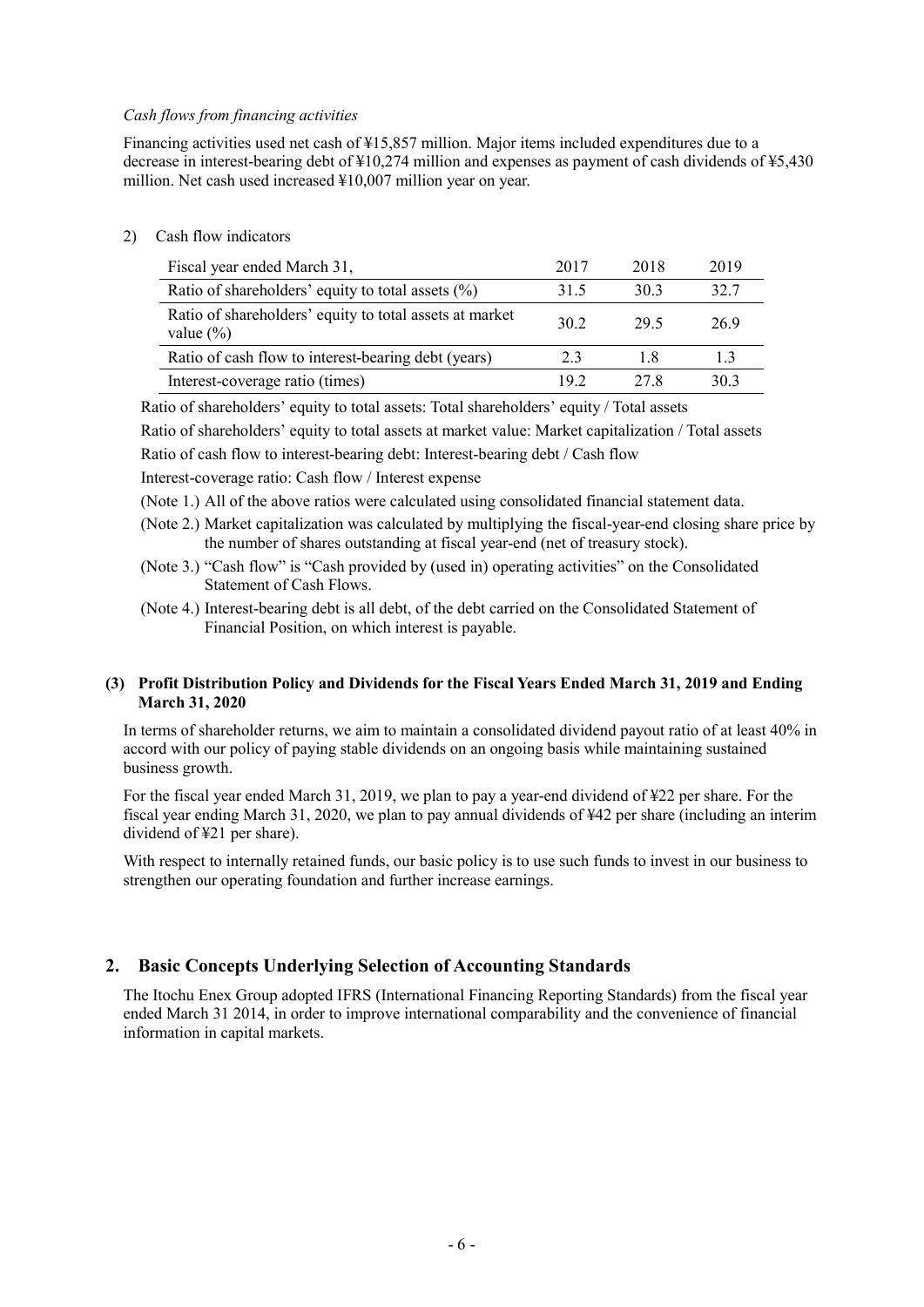# **3. Consolidated Financial Statements and Significant Notes Thereto**

# **(1) Consolidated Statement of Financial Position**

|                                                     |                | (Millions of yen) |
|-----------------------------------------------------|----------------|-------------------|
|                                                     | As of          | As of             |
|                                                     | March 31, 2018 | March 31, 2019    |
| <b>ASSETS</b>                                       |                |                   |
| Current assets                                      |                |                   |
| Cash and cash equivalents                           | 22,573         | 18,725            |
| Trade receivables                                   | 119,541        | 106,165           |
| Other current financial assets                      | 38,860         | 36,034            |
| Inventories                                         | 28,380         | 33,053            |
| Income taxes receivable                             | $\theta$       | 2,533             |
| Trade advances paid                                 | 1,690          | 111               |
| Other current assets                                | 1,725          | 3,154             |
| Total current assets                                | 212,769        | 199,775           |
| Non-current assets                                  |                |                   |
| Investments accounted for by the equity method      | 26,145         | 29,441            |
| Other investments                                   | 3,406          | 4,186             |
| Non-current financial assets other than investments | 11,400         | 11,292            |
| Property, plant and equipment                       | 85,326         | 87,599            |
| Investment property                                 | 10,166         | 9,819             |
| Goodwill                                            | 692            | 521               |
| Intangible assets                                   | 20,798         | 20,091            |
| Deferred tax assets                                 | 10,502         | 9,913             |
| Other non-current assets                            | 1,417          | 1,736             |
| Total non-current assets                            | 169,852        | 174,598           |
| Total assets                                        | 382,621        | 374,373           |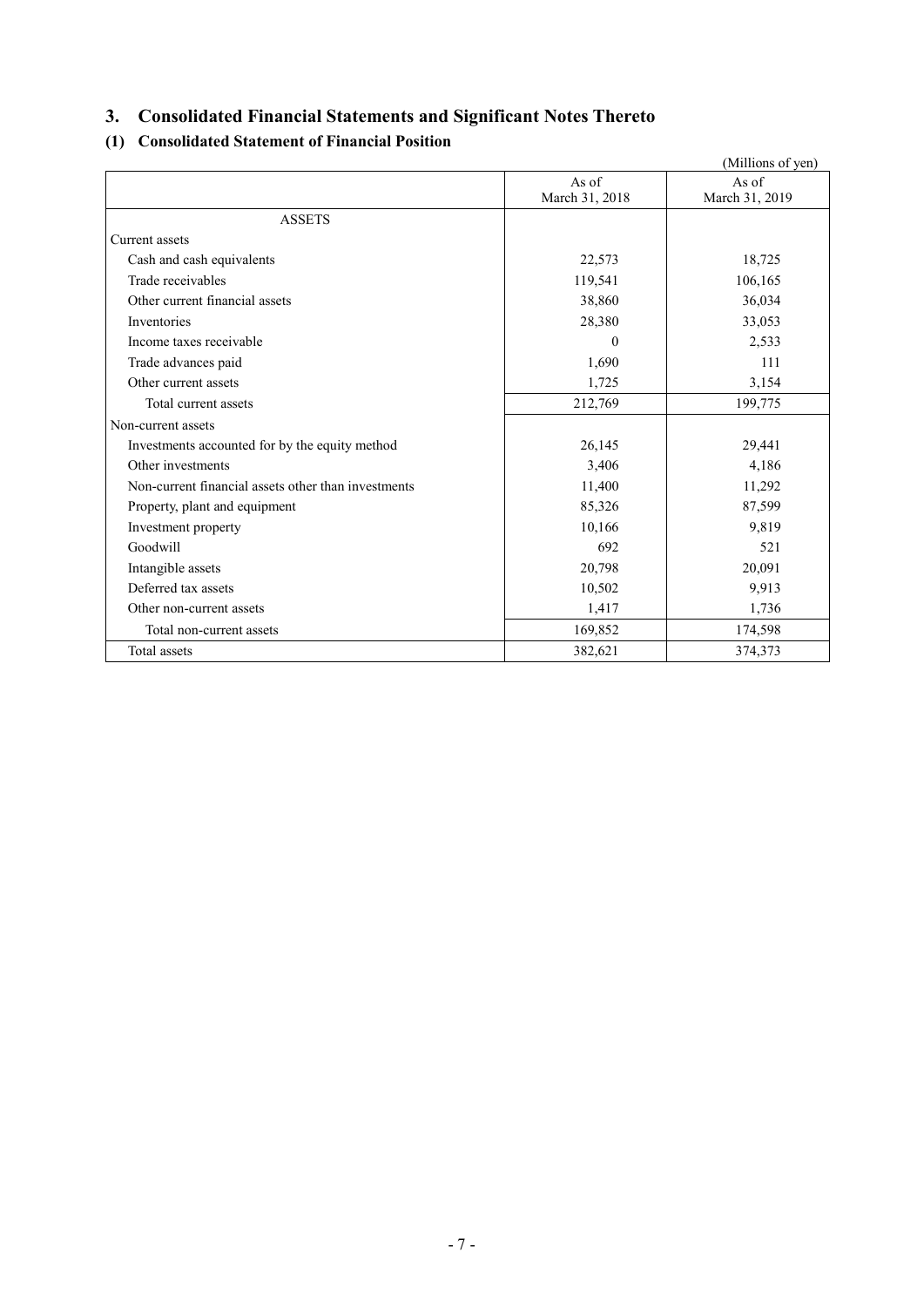|                                               |                | (Millions of yen) |
|-----------------------------------------------|----------------|-------------------|
|                                               | As of          | As of             |
|                                               | March 31, 2018 | March 31, 2019    |
| <b>LIABILITIES AND EQUITY</b>                 |                |                   |
| Current liabilities                           |                |                   |
| Short-term bonds and borrowings               | 12,432         | 11,217            |
| Trade payables                                | 127,445        | 121,677           |
| Other current financial liabilities           | 8,539          | 7,905             |
| Income taxes payable                          | 3,650          | 3,193             |
| Advances from customers                       | 10,583         | 9,651             |
| Other current liabilities                     | 12,280         | 11,820            |
| Total current liabilities                     | 174,929        | 165,463           |
| Non-current liabilities                       |                |                   |
| Non-current bonds and borrowings              | 30,273         | 22,893            |
| Other non-current financial liabilities       | 23,335         | 23,531            |
| Non-current liabilities for employee benefits | 9,820          | 9,936             |
| Deferred tax liabilities                      | 2,185          | 2,287             |
| Provisions                                    | 4,757          | 5,462             |
| Other non-current liabilities                 | 256            | 235               |
| Total non-current liabilities                 | 70,626         | 64,344            |
| <b>Total liabilities</b>                      | 245,555        | 229,807           |
| Equity                                        |                |                   |
| Common stock                                  | 19,878         | 19,878            |
| Capital surplus                               | 18,892         | 18,922            |
| Retained earnings                             | 80,352         | 86,769            |
| Other components of equity                    | (1, 145)       | (1,406)           |
| Treasury stock                                | (1, 873)       | (1,873)           |
| Total shareholders' equity                    | 116,104        | 122,290           |
| Non-controlling interests                     | 20,962         | 22,276            |
| Total equity                                  | 137,066        | 144,566           |
| Total liabilities and equity                  | 382,621        | 374,373           |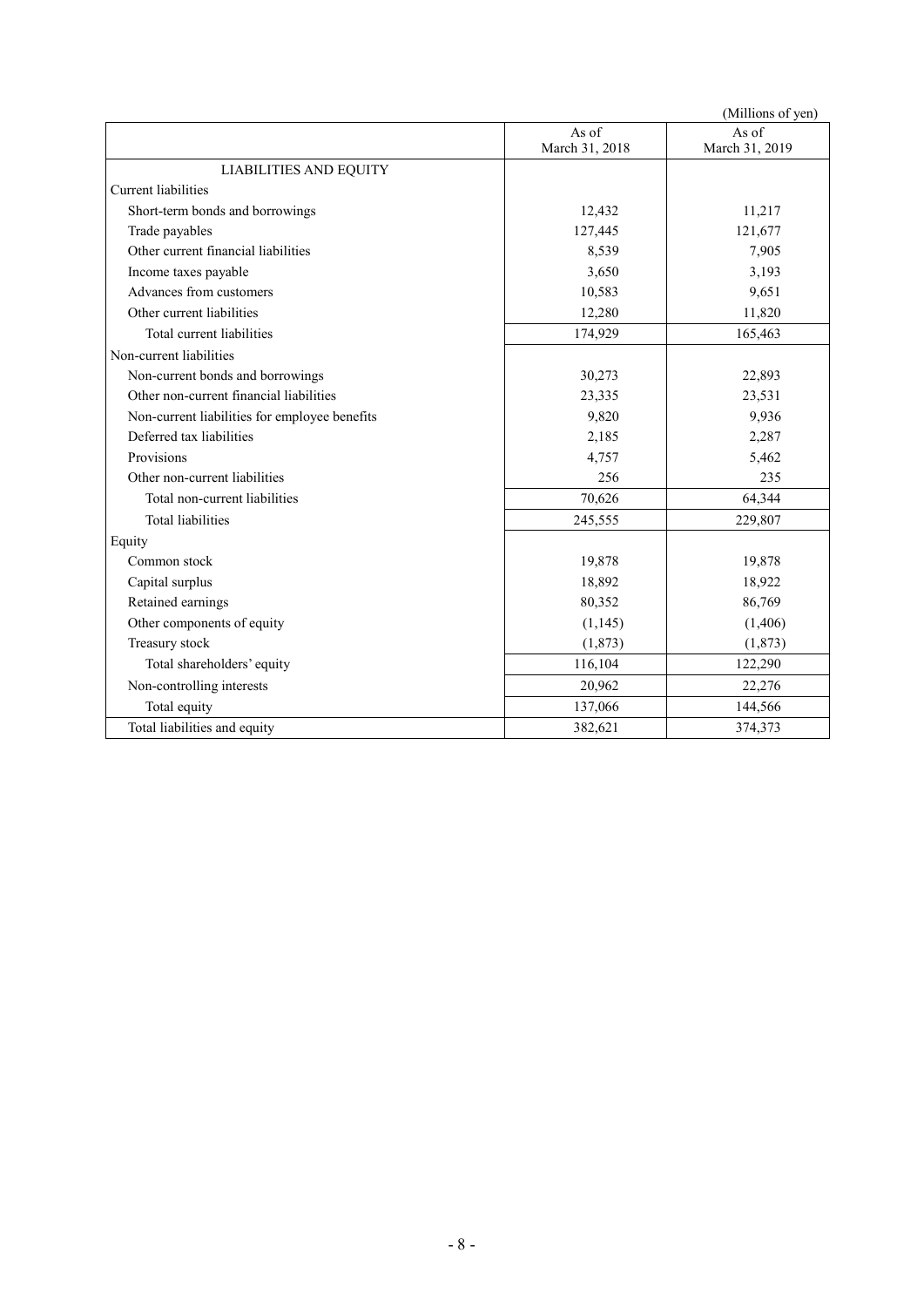# **(2) Consolidated Statement of Comprehensive Income**

|                                                                             |                                     | (Millions of yen)                   |
|-----------------------------------------------------------------------------|-------------------------------------|-------------------------------------|
|                                                                             | Fiscal year ended<br>March 31, 2018 | Fiscal year ended<br>March 31, 2019 |
| Revenue                                                                     | 744,767                             | 1,007,086                           |
| Cost of sales                                                               | (655, 945)                          | (922, 876)                          |
| Gross profit                                                                | 88,822                              | 84,210                              |
| Other income and expense                                                    |                                     |                                     |
| Selling, general and administrative expenses                                | (70, 931)                           | (67,318)                            |
| Loss from tangible assets, intangible assets and goodwill                   | (1, 544)                            | (241)                               |
| Other $-$ net                                                               | 806                                 | 1,200                               |
| Total other income and expense                                              | (71,669)                            | (66,359)                            |
| Profit from operating activities                                            | 17,153                              | 17,851                              |
| Financial income and costs                                                  |                                     |                                     |
| Interest income                                                             | 92                                  | 83                                  |
| Dividends received                                                          | 296                                 | 66                                  |
| Interest expense                                                            | (950)                               | (906)                               |
| Other financial income and costs – net                                      | (241)                               | 755                                 |
| Total financial income and costs                                            | (803)                               | (2)                                 |
| Share of profit (loss) of investments accounted for by the equity<br>method | 493                                 | 1,565                               |
| Gains on business reorganization and others                                 | 2,326                               |                                     |
| Profit before tax                                                           | 19,169                              | 19,414                              |
| Income tax expense                                                          | (5,945)                             | (5,749)                             |
| Net profit                                                                  | 13,224                              | 13,665                              |
| Net profit attributable to:                                                 |                                     |                                     |
| Net profit attributable to Itochu Enex's shareholders                       | 11,025                              | 11,559                              |
| Net profit attributable to non-controlling interests                        | 2,199                               | 2,106                               |
| Total                                                                       | 13,224                              | 13,665                              |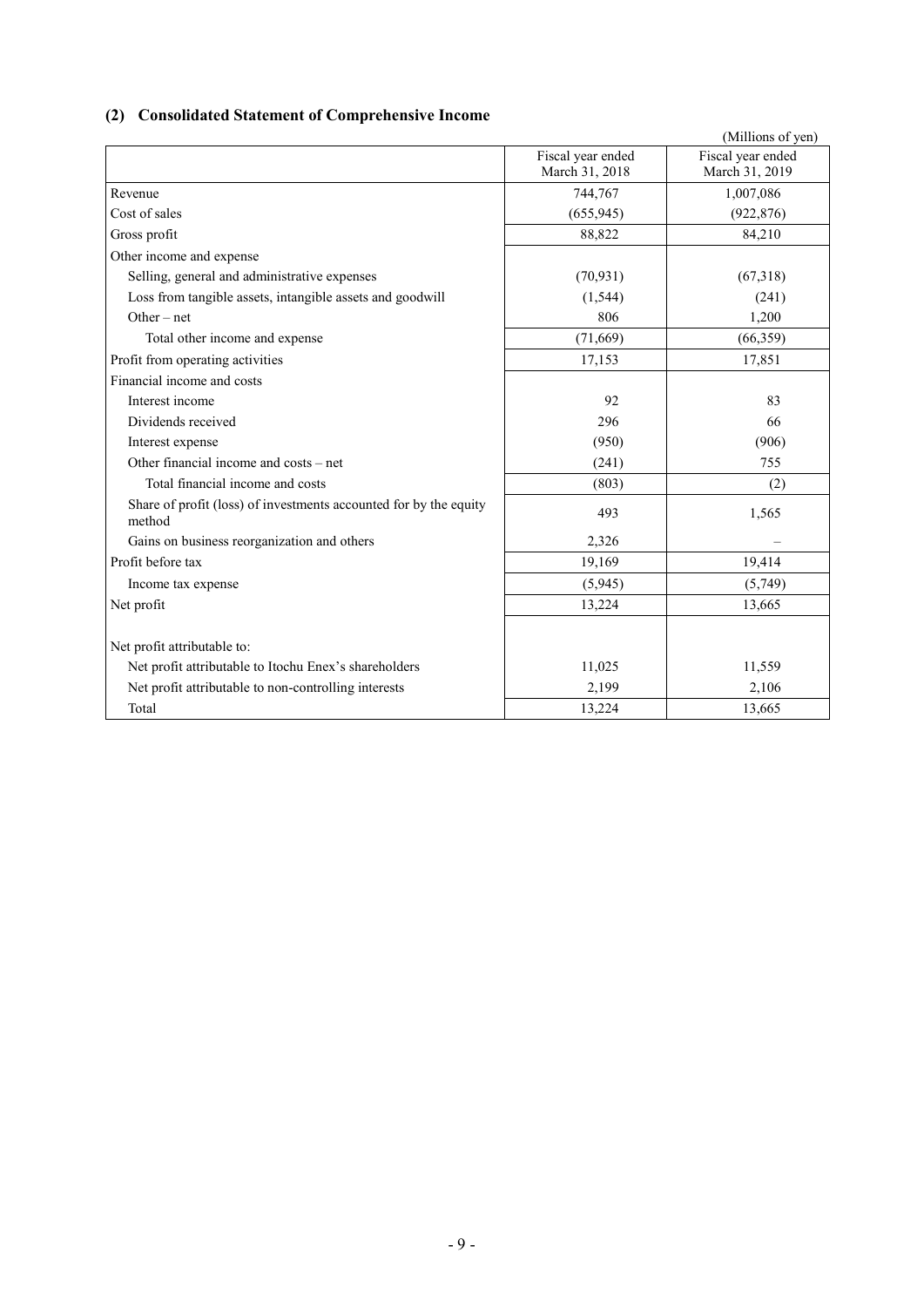|                                                                                 |                                     | (Millions of yen)                   |
|---------------------------------------------------------------------------------|-------------------------------------|-------------------------------------|
|                                                                                 | Fiscal year ended<br>March 31, 2018 | Fiscal year ended<br>March 31, 2019 |
| Other comprehensive income, net of tax effect                                   |                                     |                                     |
| Items that will not be reclassified to profit or loss                           |                                     |                                     |
| <b>FVTOCI</b> financial assets                                                  | 892                                 | (108)                               |
| Remeasurement of net defined benefit liability                                  | 105                                 | (175)                               |
| Other comprehensive income of investments accounted for by the<br>equity method | (9)                                 | (54)                                |
| Items that may be reclassified to profit or loss                                |                                     |                                     |
| Exchange differences on translating foreign operations                          | (38)                                | (10)                                |
| Cash flow hedges                                                                | 74                                  | 25                                  |
| Other comprehensive income of investments accounted for by the<br>equity method | (519)                               | (193)                               |
| Total other comprehensive income, net of tax effect                             | 505                                 | (515)                               |
| Comprehensive income                                                            | 13,729                              | 13,150                              |
| Comprehensive income attributable to:                                           |                                     |                                     |
| Comprehensive income attributable to Itochu Enex's shareholders                 | 11,460                              | 11,127                              |
| Comprehensive income attributable to non-controlling interests                  | 2,269                               | 2,023                               |
| Total                                                                           | 13,729                              | 13,150                              |
|                                                                                 |                                     | (Yen)                               |
| Earnings per share attributable to Itochu Enex's shareholders                   |                                     |                                     |

| Earnings per share attributable to Itochu Enex's shareholders |       |        |
|---------------------------------------------------------------|-------|--------|
| Basic                                                         | 97.63 | 102.40 |
| <b>Diluted</b>                                                |       |        |
|                                                               |       |        |

|                        |                      | ----<br>n.<br>$T\Delta V$<br>′Ch |
|------------------------|----------------------|----------------------------------|
| Total tradi.<br>tradin | $\sim$ $\sim$ $\sim$ | .244.260                         |

(Note) Total trading transactions are presented in accordance with the Japanese accounting practices. This item is voluntarily disclosed by the Company for investors' convenience and is not required to be disclosed under International Financial Reporting Standards ("IFRSs").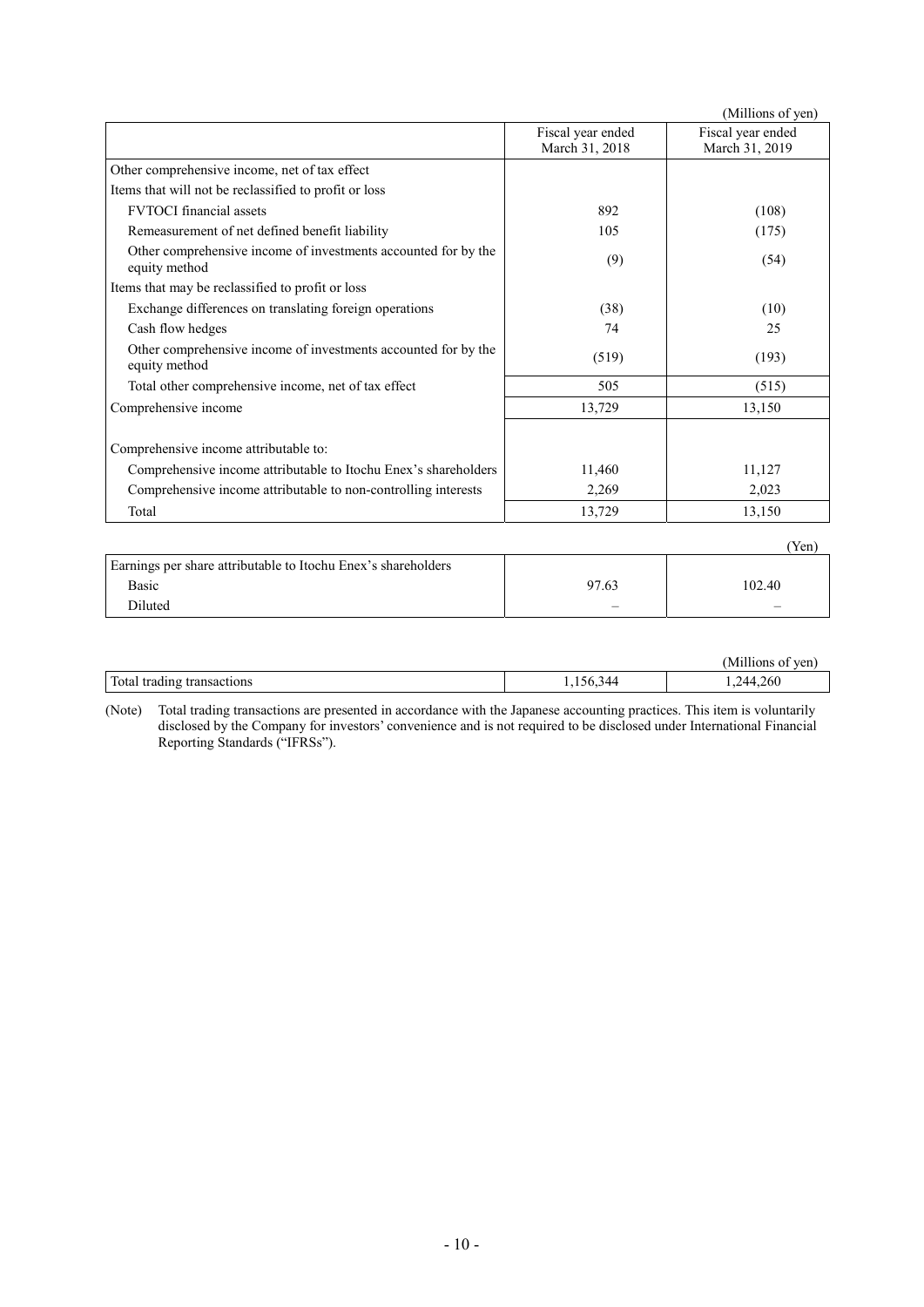# **(3) Consolidated Statement of Changes in Equity**

Fiscal year ended March 31, 2018

|                                                                                      |                 |                    |                      |                                  |                   |                                  |                                  | (Millions of yen) |
|--------------------------------------------------------------------------------------|-----------------|--------------------|----------------------|----------------------------------|-------------------|----------------------------------|----------------------------------|-------------------|
|                                                                                      |                 |                    |                      | Shareholders' equity             |                   |                                  |                                  |                   |
|                                                                                      | Common<br>stock | Capital<br>surplus | Retained<br>earnings | Other<br>components<br>of equity | Treasury<br>stock | Total<br>shareholders'<br>equity | Non-<br>controlling<br>interests | Total equity      |
| Balance at April 1, 2017                                                             | 19,878          | 18,740             | 73,300               | (1,655)                          | (1,752)           | 108,511                          | 18,966                           | 127,477           |
| Net profit                                                                           |                 |                    | 11,025               |                                  |                   | 11,025                           | 2,199                            | 13,224            |
| Other comprehensive<br>income                                                        |                 |                    |                      | 435                              |                   | 435                              | 69                               | 505               |
| Comprehensive income                                                                 |                 |                    | 11,025               | 435                              |                   | 11,460                           | 2,269                            | 13,729            |
| Transactions with owners                                                             |                 |                    |                      |                                  |                   |                                  |                                  |                   |
| Cash Dividends                                                                       |                 |                    | (3,898)              |                                  |                   | (3,898)                          | (615)                            | (4,513)           |
| Acquisition of subsidiary<br>shares from non-<br>controlling interests<br>and others |                 | 152                |                      |                                  |                   | 152                              |                                  | 152               |
| Changes due to additional<br>acquisitions and sales of<br>interests in subsidiaries  |                 |                    |                      |                                  |                   |                                  | 343                              | 343               |
| Transfer from other<br>components of equity to<br>retained earnings                  |                 |                    | (75)                 | 75                               |                   |                                  |                                  |                   |
| Purchase and disposal of<br>treasury stock                                           |                 |                    |                      |                                  | (121)             | (121)                            |                                  | (121)             |
| Share-based payments                                                                 |                 |                    |                      |                                  |                   |                                  |                                  |                   |
| Balance at March 31, 2018                                                            | 19,878          | 18,892             | 80,352               | (1,145)                          | (1, 873)          | 116,104                          | 20,962                           | 137,066           |

Fiscal year ended March 31, 2019

|                                                                                      |                 |                    |                      |                                  |                   |                                  |                                  | (Millions of yen) |
|--------------------------------------------------------------------------------------|-----------------|--------------------|----------------------|----------------------------------|-------------------|----------------------------------|----------------------------------|-------------------|
|                                                                                      |                 |                    |                      | Shareholders' equity             |                   |                                  |                                  |                   |
|                                                                                      | Common<br>stock | Capital<br>surplus | Retained<br>earnings | Other<br>components<br>of equity | Treasury<br>stock | Total<br>shareholders'<br>equity | Non-<br>controlling<br>interests | Total equity      |
| Balance at April 1, 2018                                                             | 19,878          | 18,892             | 80,352               | (1, 145)                         | (1,873)           | 116,104                          | 20,962                           | 137,066           |
| Net profit                                                                           |                 |                    | 11,559               |                                  |                   | 11,559                           | 2,106                            | 13,665            |
| Other comprehensive<br>income                                                        |                 |                    |                      | (432)                            |                   | (432)                            | (83)                             | (515)             |
| Comprehensive income                                                                 |                 |                    | 11,559               | (432)                            |                   | 11,127                           | 2,023                            | 13,150            |
| Transactions with owners                                                             |                 |                    |                      |                                  |                   |                                  |                                  |                   |
| Cash Dividends                                                                       |                 |                    | (4,971)              |                                  |                   | (4,971)                          | (459)                            | (5,430)           |
| Acquisition of subsidiary<br>shares from non-<br>controlling interests<br>and others |                 | 23                 |                      |                                  |                   | 23                               |                                  | 23                |
| Changes due to additional<br>acquisitions and sales of<br>interests in subsidiaries  |                 |                    |                      |                                  |                   |                                  | (250)                            | (250)             |
| Transfer from other<br>components of equity to<br>retained earnings                  |                 |                    | (171)                | 171                              |                   |                                  |                                  |                   |
| Purchase and disposal of<br>treasury stock                                           |                 |                    |                      |                                  | (0)               | (0)                              |                                  | (0)               |
| Share-based payments                                                                 |                 | 7                  |                      |                                  |                   | 7                                |                                  | 7                 |
| Balance at March 31, 2019                                                            | 19,878          | 18,922             | 86,769               | (1,406)                          | (1, 873)          | 122,290                          | 22,276                           | 144,566           |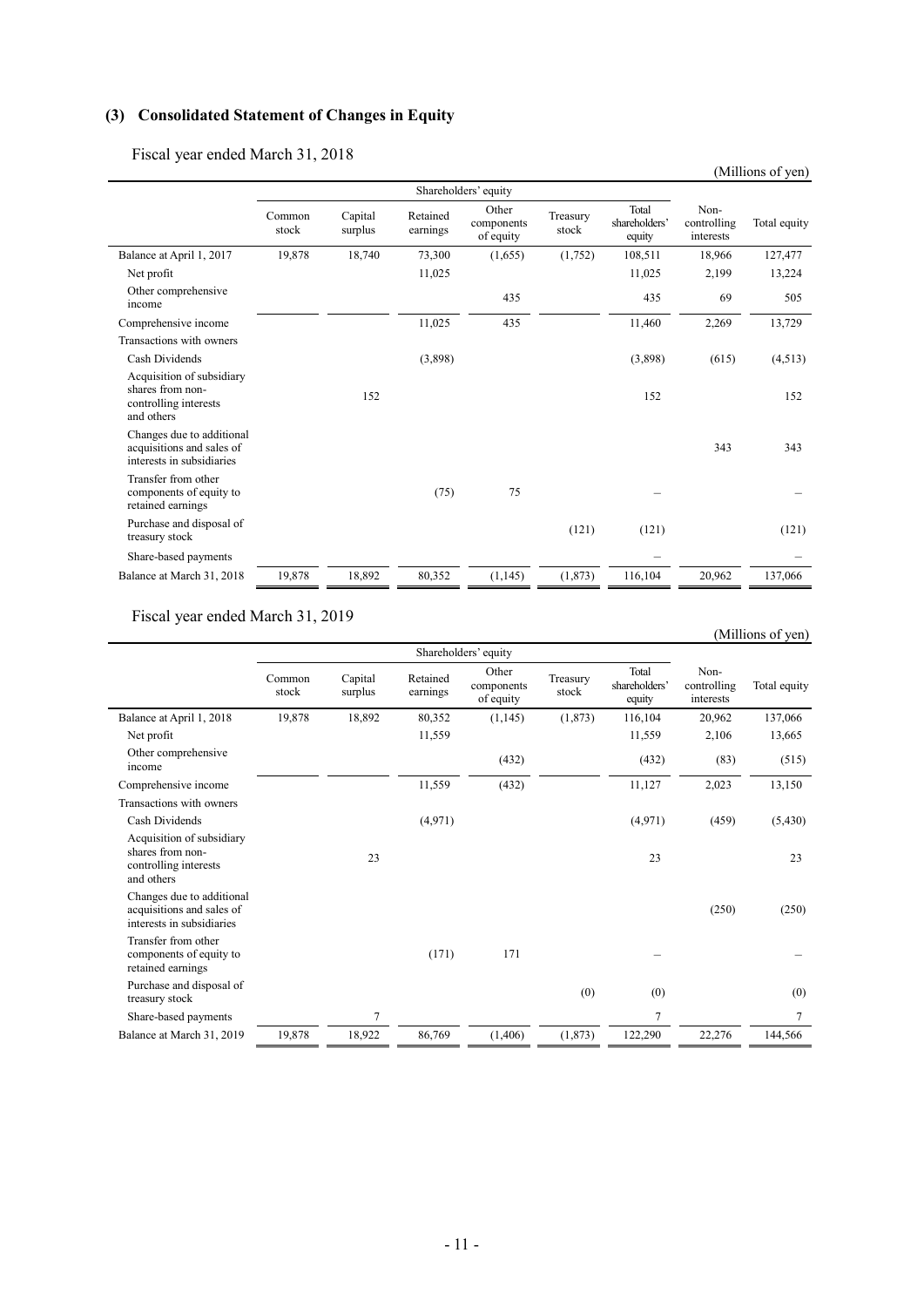# **(4) Consolidated Statement of Cash Flows**

|                                                                                   |                                     | (Millions of yen)                   |
|-----------------------------------------------------------------------------------|-------------------------------------|-------------------------------------|
|                                                                                   | Fiscal year ended<br>March 31, 2018 | Fiscal year ended<br>March 31, 2019 |
| Cash flows from operating activities                                              |                                     |                                     |
| Profit before tax                                                                 | 19,169                              | 19,414                              |
| Depreciation and amortization                                                     | 10,824                              | 10,086                              |
| Loss from tangible assets, intangible assets and goodwill                         | 1,544                               | 241                                 |
| Financial income and costs                                                        | 803                                 | 2                                   |
| Share of loss (profit) of investments accounted for by the equity<br>method       | (493)                               | (1, 565)                            |
| Gains on business reorganization and others                                       | (2,326)                             |                                     |
| Decrease (increase) in trade receivables                                          | (25,998)                            | 13,602                              |
| Decrease (increase) in inventories                                                | (1,964)                             | (4,667)                             |
| Increase (decrease) in trade payables                                             | 26,522                              | (5,788)                             |
| Other $-$ net                                                                     | 3,461                               | 2,935                               |
| Dividends received                                                                | 645                                 | 406                                 |
| Interest received                                                                 | 92                                  | 85                                  |
| Interest expense                                                                  | (873)                               | (838)                               |
| Income taxes paid                                                                 | (7,167)                             | (8,510)                             |
| Net cash flows provided by operating activities                                   | 24,239                              | 25,403                              |
| Cash flows from investing activities                                              |                                     |                                     |
| Purchase of investments accounted for by the equity method                        | (5,972)                             | (2,379)                             |
| Purchase of investments                                                           | (256)                               | (284)                               |
| Proceeds from sales of investments                                                | 5,411                               | 103                                 |
| Acquisition of subsidiaries, net of cash acquired                                 | (3,751)                             |                                     |
| Proceeds from acquisition of subsidiaries                                         |                                     | 22                                  |
| Loss of control of subsidiaries                                                   | (598)                               |                                     |
| Payment for loans receivable                                                      | (444)                               | (907)                               |
| Collection of loans receivable                                                    | 5,675                               | 752                                 |
| Payments for purchase of property, plant and equipment and<br>investment property | (11, 887)                           | (12, 883)                           |
| Proceeds from sales of property, plant and equipment and<br>investment property   | 2,536                               | 1,978                               |
| Purchase of intangible assets                                                     | (2,545)                             | (832)                               |
| Proceeds from sales of intangible assets                                          | 136                                 | 193                                 |
| Decrease (increase) in deposits paid - net                                        | (7,000)                             |                                     |
| Other $-$ net                                                                     | 237                                 | 827                                 |
| Net cash flows used in investing activities                                       | (18, 458)                           | (13, 410)                           |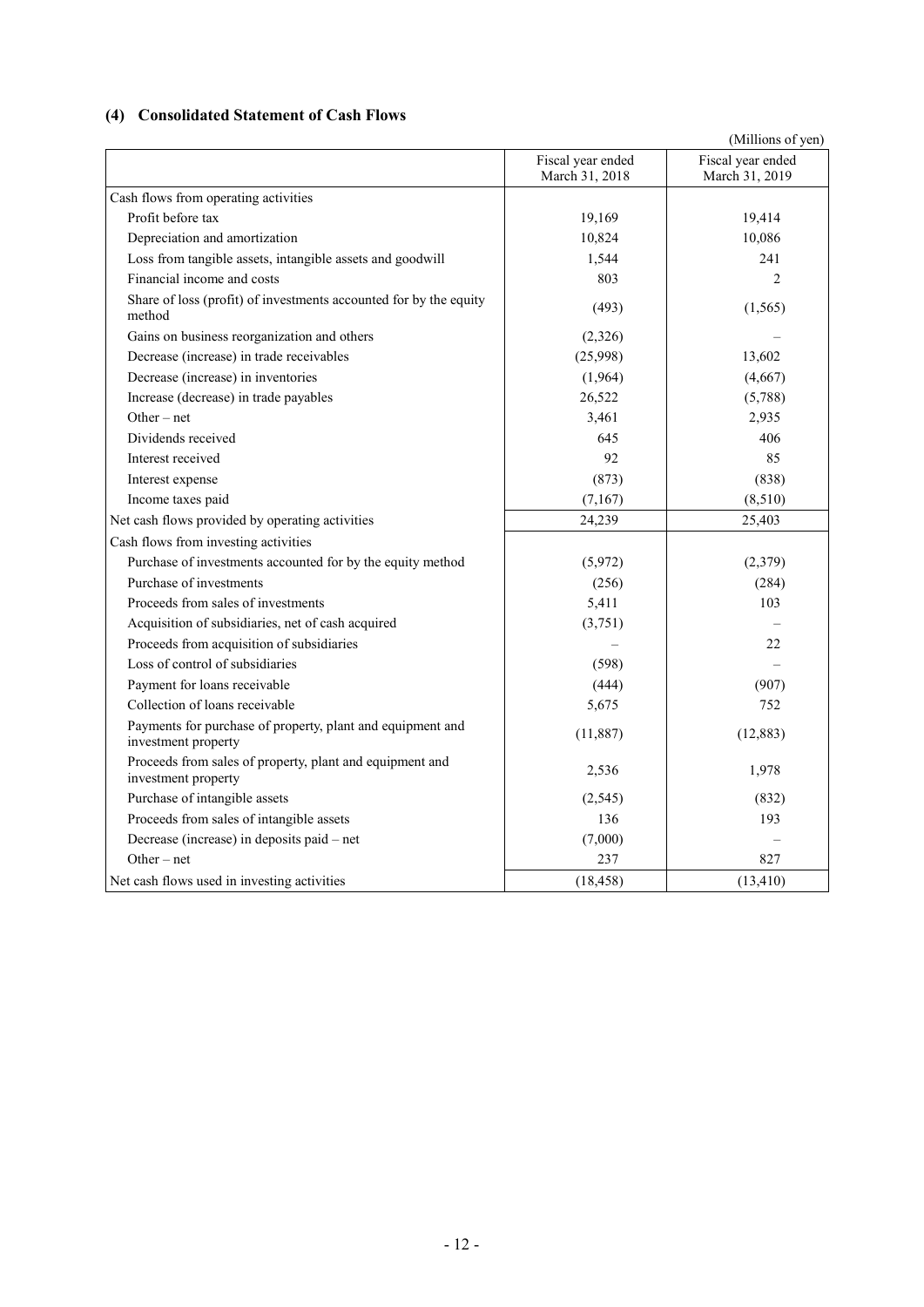|                                                                                                     |                                     | (Millions of yen)                   |
|-----------------------------------------------------------------------------------------------------|-------------------------------------|-------------------------------------|
|                                                                                                     | Fiscal year ended<br>March 31, 2018 | Fiscal year ended<br>March 31, 2019 |
| Cash flows from financing activities                                                                |                                     |                                     |
| Repayments of bonds and borrowings                                                                  | (8,615)                             | (3,963)                             |
| Net increase in short-term borrowings                                                               | 7,323                               | (6,311)                             |
| Proceeds from share issuance from non-controlling interests                                         | 76                                  | 75                                  |
| Payments for additional acquisitions of interests in subsidiaries<br>from non-controlling interests |                                     | (228)                               |
| Cash dividends paid to Itochu Enex's shareholders                                                   | (3,898)                             | (4,971)                             |
| Cash dividends paid to non-controlling interests                                                    | (615)                               | (459)                               |
| Purchase of treasury stock                                                                          | (121)                               | (0)                                 |
| Net cash flows used in financing activities                                                         | (5,850)                             | (15, 857)                           |
| Net increase (decrease) in cash and cash equivalents                                                | (69)                                | (3,864)                             |
| Cash and cash equivalents at the beginning of the period                                            | 22,727                              | 22,573                              |
| Effect of exchange rate changes on cash and cash equivalents                                        | (85)                                | 16                                  |
| Cash and cash equivalents at the end of the period                                                  | 22,573                              | 18,725                              |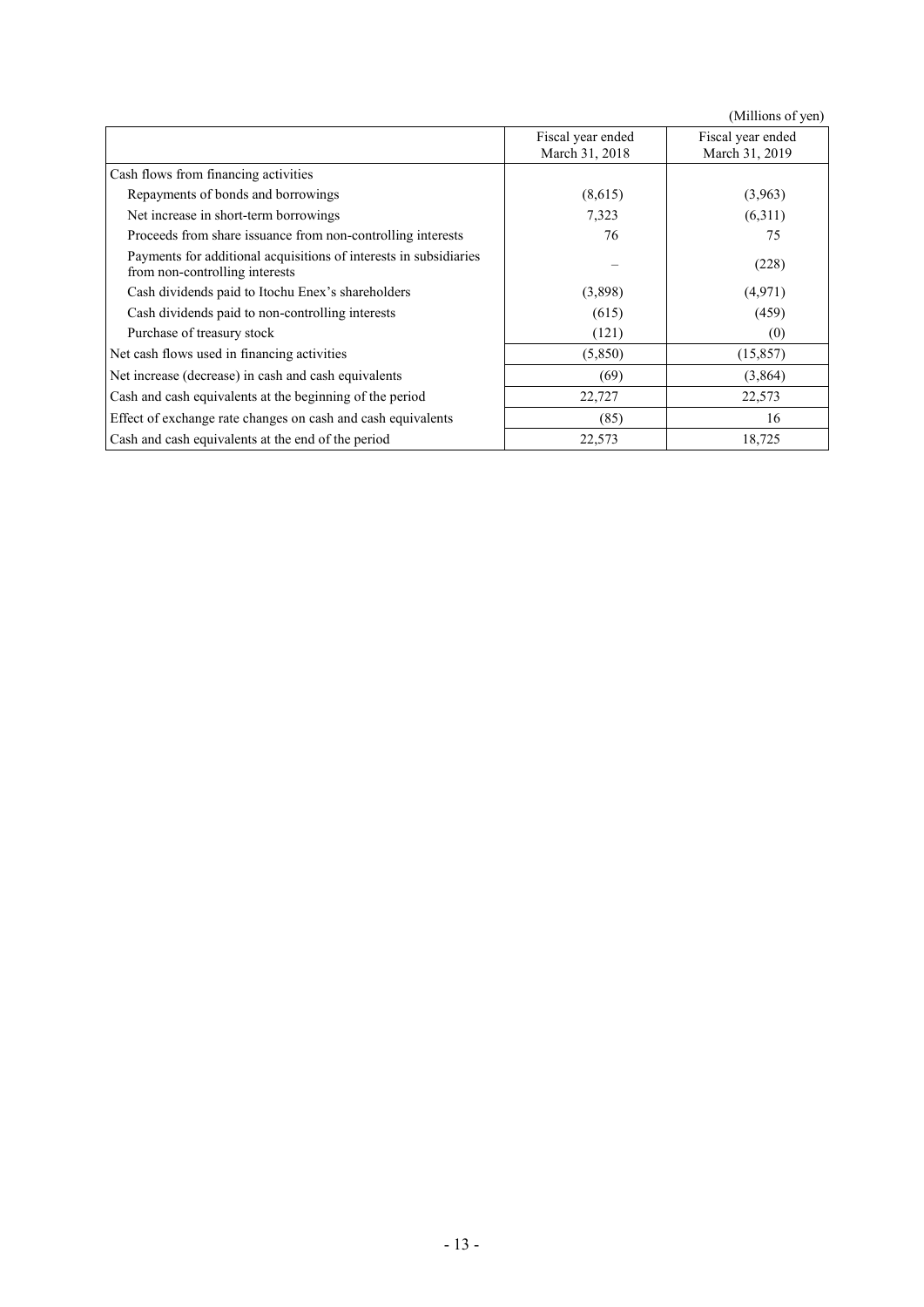## **(5) Notes to Consolidated Financial Statements**

## **Notes on Uncertainties of Entity's Ability to Continue as Going Concern**

No items to report.

#### **Changes in Accounting Policies**

From the fiscal year ended March 31, 2019, the following standards have been applied in accordance with transitional provision.

| <b>Standard</b>               | Title                                           | Description of new/amended<br>standards or interpretations                                                                                                      |
|-------------------------------|-------------------------------------------------|-----------------------------------------------------------------------------------------------------------------------------------------------------------------|
| IFRS 9 (revised in July 2014) | <b>Financial Instruments</b>                    | Limited amendments to the<br>classification and measurement<br>method for financial assets, and<br>introduction of the expected credit<br>loss impairment model |
| IFRS 15                       | Revenue from Contracts with<br><b>Customers</b> | Establishment of accounting and<br>disclosure on revenue arising from<br>contracts with customers                                                               |

(IFRS 9 "Financial Instruments" (revised in July 2014))

The Group has adopted IFRS 9 "Financial Instruments" (revised in July 2014) effective from the fiscal year ended March 31, 2019. The effect of adoption of this standard on the Group's consolidated financial statements is insignificant.

# (IFRS 15 "Revenue from Contracts with Customers")

The Group has adopted IFRS 15 "Revenue from Contracts with Customers" (issued in May 2014) and "Clarifications to IFRS 15" (issued in April 2016) (hereinafter, "IFRS 15" collectively), from the fiscal year ended March 31, 2019. In the adoption of IFRS 15, the Group has applied the method in which the cumulative effect of adopting this standard is recognized at the commencement date of adoption, which is allowed as the transitional provision.

In line with the adoption of IFRS 15, the Group has recognized revenue based on the following five-step approach.

- Step 1: Identify the contract(s) with a customer
- Step 2: Identify the performance obligations in the contract
- Step 3: Determine the transaction price
- Step 4: Allocate the transaction price to the performance obligations in the contract
- Step 5: Recognize revenue when (or as) the entity satisfies a performance obligation

The Group is engaged in the sale of LP gas, gasoline, kerosene, diesel oil, fuel oil, asphalt, electricity, automobiles, and other goods. For the sale of these products, the Group considers that a performance obligation is satisfied when the customer is deemed to obtain control of the product in light of contractual terms and conditions. Specifically, the Group recognizes revenue on the date when the goods are shipped or delivered to the customer or when the customer performs an inspection of the delivered goods. In addition, revenue is recognized at the amount of consideration promised in the contract with the customer less discounts, rebates, returned goods, etc.

When identifying the performance obligations, and determining whether the Group is involved in transactions as a party to the transaction, or whether the Group is involved as an agent, the Group considers factors such as whether or not the Group has the primary responsibility for providing the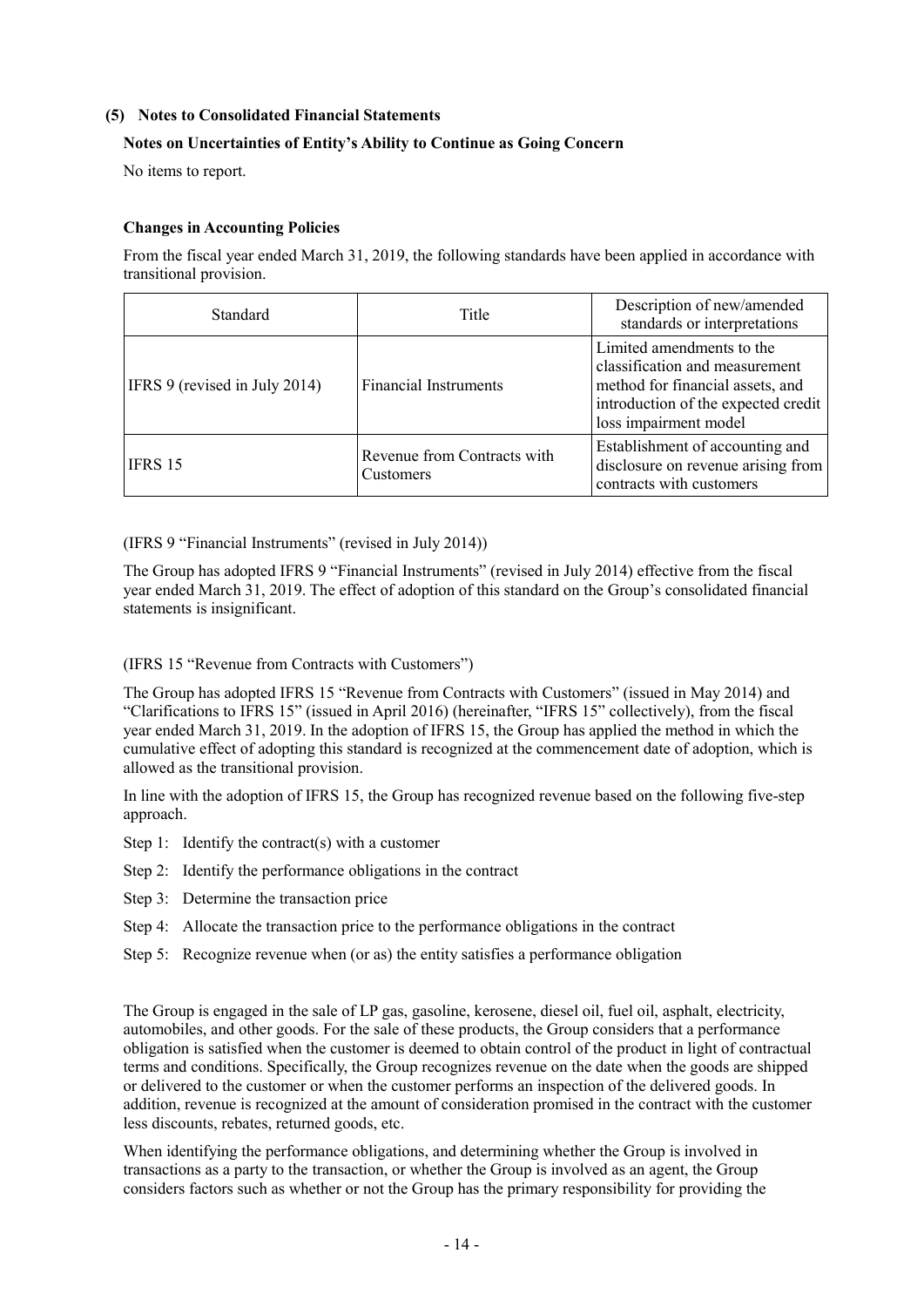product or service to the customer, whether or not the Group bears the inventory risk, and whether or not the Group has discretion in establishing selling price. For a transaction in which the Group is involved as a party to the transaction, the Group presents revenue at the gross amount of consideration received from the customer. For a transaction in which the Group is involved as an agent, the Group presents revenue at a net amount calculated by deducting the cost of sales from the gross amount of consideration received from the customer.

As a result of the adoption of IFRS 15, revenue of certain transactions, which had previously been presented on a net basis, is presented on a gross basis. Consequently, revenue and cost of sales each increased by ¥159,280 million in the consolidated statement of comprehensive income for the fiscal year ended March 31, 2019, compared with these items in the case where the previous accounting standard had been applied.

Other than the above, the adoption of this standard has no significant impact on the Group.

# **Segment Information**

i) Outline of Reportable Segments

The reportable segments of the Group are components of the Group whose separate financial information is available. These segments are periodically evaluated by the Board of Directors in deciding how to allocate management resources and in assessing performance.

The Group is organized into business divisions, consolidating related businesses. Each business division plans strategies for each category of target customers and markets and develops business activities. The Group has four reportable segments that correspond to the business divisions, namely the "Home-Life Division," "Life & Industrial Energy Division," "Power & Utility Division," and "Mobility Life Department."

The Home-Life Division is engaged in the sale of LP gas, kerosene, town gas (Nakatsu City, Oita Prefecture and Kanto region), industrial gas, electricity, household equipment, smart energy equipment, and residential lithium-ion electricity storage systems, as well as in a pressure resistance inspection business for gas containers and the sale of welding materials.

The Life & Industrial Energy Division is engaged in the provision of gasoline, kerosene, diesel oil, fuel oil, LNG, electricity, automobile-related product services, car rental, high-grade urea solution "AdBlue," credit card business, asphalt, and logistics functions for oil storage facilities, etc., as well as in the import/export and domestic supply/demand adjustment trading of marine fuel and petroleum products, and the sale of slop and recycled oil.

The Power & Utility Division is engaged in the sale of electricity (coal-fired, natural gas-fired, wind, hydropower, photovoltaic power) and steam, as well as in providing district heating services, comprehensive energy services, electricity/heat supply services, electric power supply/demand management services, and asset management business.

The Mobility Life Department is engaged in the car dealer business, the next-generation biodiesel manufacturing project in the US, and the Euglena domestic bio jet fuel demonstration project.

In the fiscal year ended March 31, 2019, the now former Life Energy  $&$  Logistics Division and Industrial Energy & Logistics Division were integrated to form the newly established Life & Industrial Energy Division, while the Mobility Life Department was newly established.

In line with this, the classification of reportable segments has been changed from the previous Home-Life Division, Power & Utility Division, Life Energy & Logistics Division and Industrial Energy & Logistics Division to the Home-Life Division, Life & Industrial Energy Division, Power & Utility Division and Mobility Life Department from the fiscal year ended March 31, 2019.

Furthermore, in conjunction with the absorption-type merger of TOHOKU TANKU SHOUKAI CO., LTD., which was a subsidiary of the Company, by ITOCHU ENEX HOME-LIFE TOHOKU CO., LTD., a subsidiary of the Company, the Group reviewed the management classification and changed the method to include the business of TOHOKU TANKU SHOUKAI CO., LTD., which was previously included in the Life Energy& Logistics Division (Life & Industrial Energy Division after the above change), in the Home-Life Division.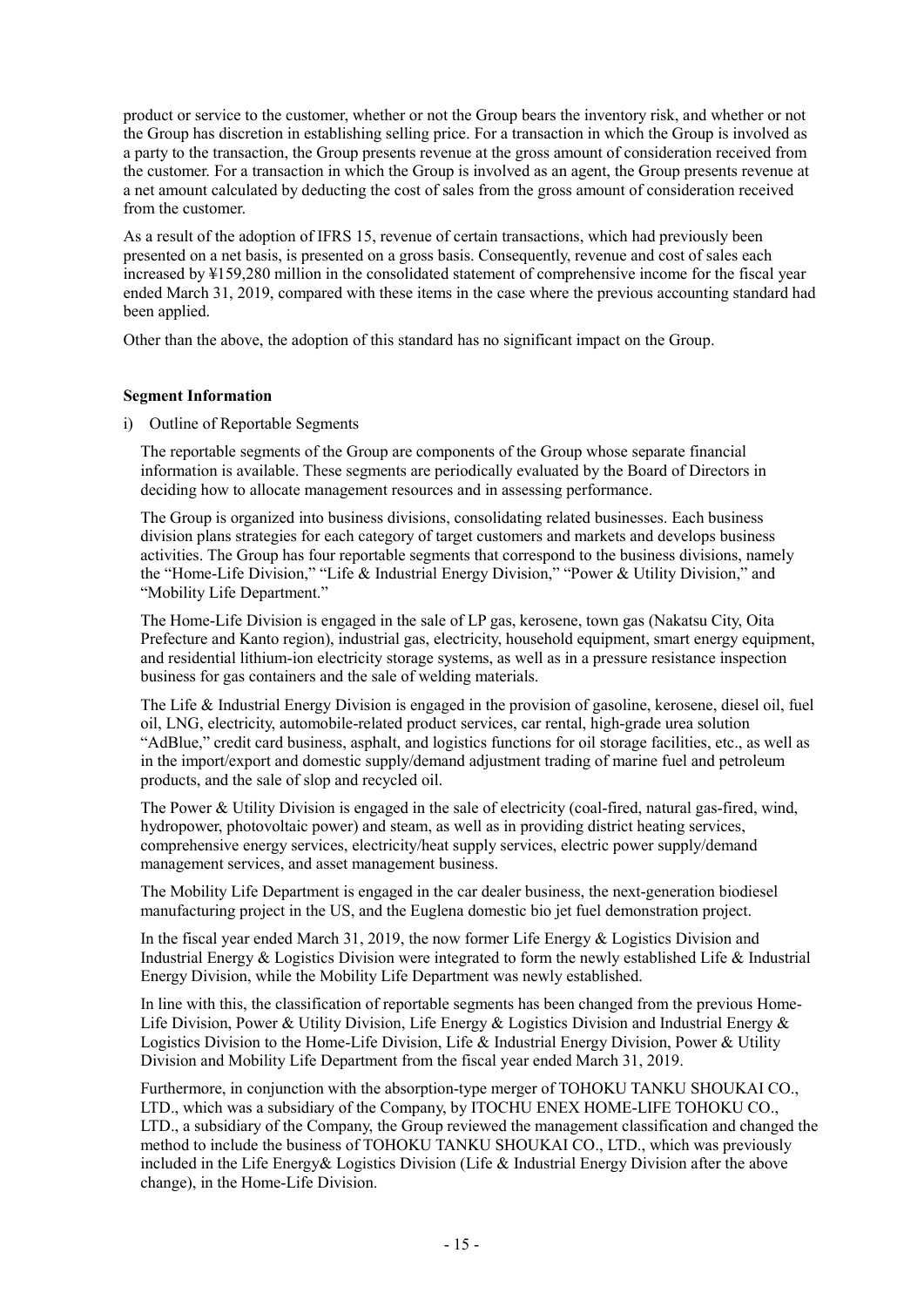Due to the change in segments, segment information for the previous fiscal year has been adjusted based on the classification of reportable segments after the change.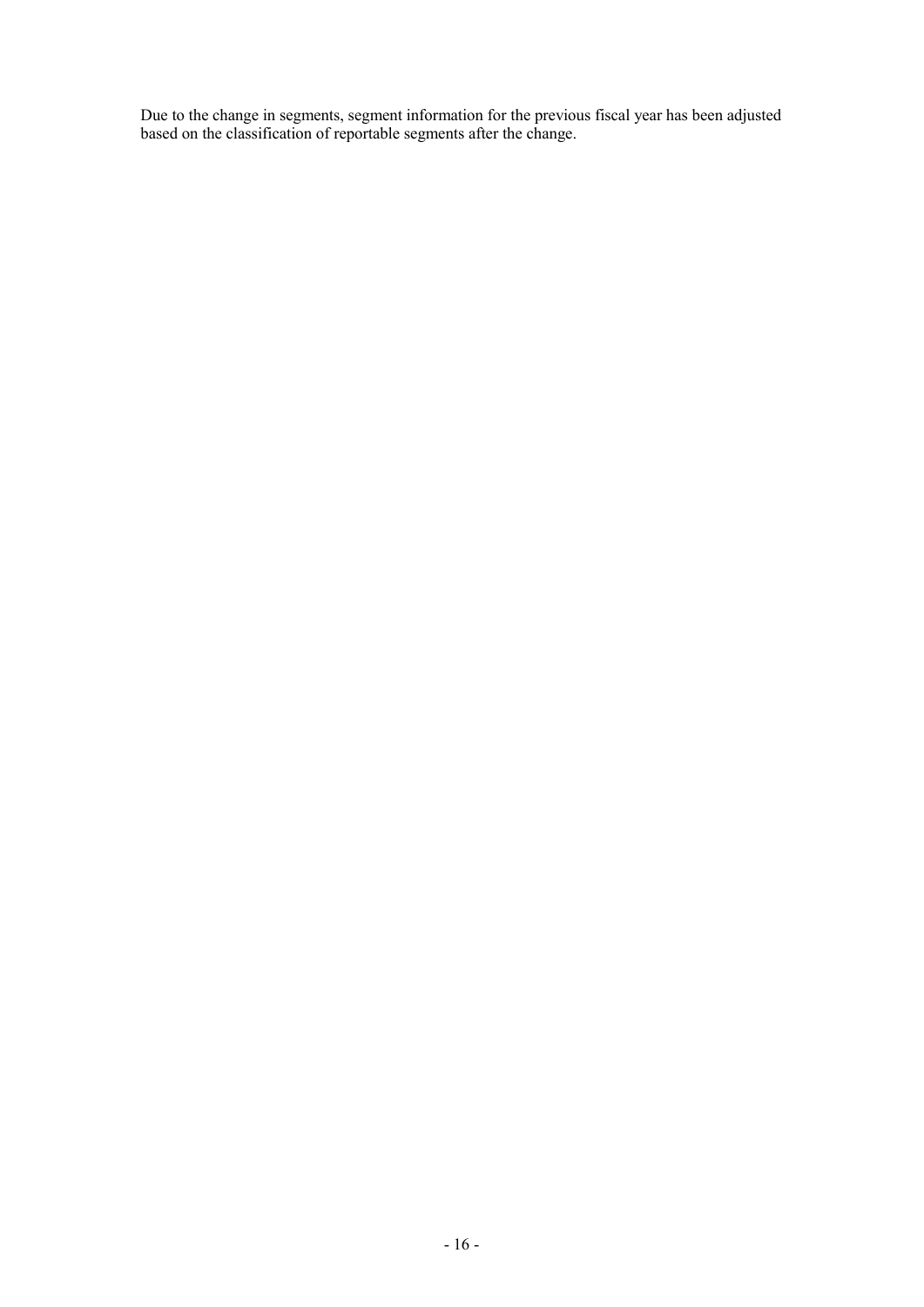# ii) Information on Reportable Segments

### Fiscal year ended March 31, 2018

|                                                                                |                       |                                            |                                |                             |           |                          | (Millions of yen) |
|--------------------------------------------------------------------------------|-----------------------|--------------------------------------------|--------------------------------|-----------------------------|-----------|--------------------------|-------------------|
|                                                                                | Reportable segment    |                                            |                                |                             |           |                          |                   |
|                                                                                | Home-Life<br>Division | Life &<br>Industrial<br>Energy<br>Division | Power &<br>Utility<br>Division | Mobility Life<br>Department | Total     | Adjustment               | Consolidated      |
| Revenue                                                                        |                       |                                            |                                |                             |           |                          |                   |
| Revenue from external<br>customers                                             | 97,811                | 468,145                                    | 74,541                         | 104,270                     | 744,767   |                          | 744,767           |
| Intersegment revenue                                                           | 336                   | 4,363                                      | 5,899                          |                             | 10,598    | (10, 598)                |                   |
| Total revenue                                                                  | 98,147                | 472,508                                    | 80,440                         | 104,270                     | 755,365   | (10, 598)                | 744,767           |
| Gross profit                                                                   | 25,077                | 36,841                                     | 8,891                          | 18,013                      | 88,822    | $\overline{\phantom{0}}$ | 88,822            |
| Selling, general and<br>administrative expenses                                | (22,042)              | (28, 643)                                  | (4,328)                        | (16, 347)                   | (71, 360) | 429                      | (70, 931)         |
| Loss from tangible assets,<br>intangible assets and<br>goodwill                | (143)                 | (733)                                      | (288)                          | 200                         | (964)     | (580)                    | (1, 544)          |
| Other profit (loss)                                                            | 232                   | 471                                        | 351                            | 167                         | 1,221     | (415)                    | 806               |
| Profit from operating<br>activities                                            | 3,123                 | 7,936                                      | 4,626                          | 2,034                       | 17,719    | (566)                    | 17,153            |
| Financial income and costs                                                     | 164                   | (138)                                      | (316)                          | (403)                       | (693)     | (110)                    | (803)             |
| Share of profit (loss) of<br>investments accounted for<br>by the equity method | 540                   | 133                                        | (180)                          |                             | 493       |                          | 493               |
| Gains on business<br>reorganization and others                                 | 2,326                 |                                            |                                |                             | 2,326     |                          | 2,326             |
| Profit before tax                                                              | 6,154                 | 7,930                                      | 4,130                          | 1,631                       | 19,845    | (676)                    | 19,169            |
| Net profit attributable to<br>Itochu Enex's shareholders                       | 3,798                 | 5,288                                      | 2,210                          | 195                         | 11,491    | (466)                    | 11,025            |
| Other items                                                                    |                       |                                            |                                |                             |           |                          |                   |
| Depreciation and<br>amortization                                               | (3,291)               | (2,184)                                    | (3,468)                        | (1,372)                     | (10,315)  | (509)                    | (10, 824)         |
| Impairment loss                                                                | (173)                 | (669)                                      | (13)                           |                             | (855)     | (574)                    | (1,429)           |
| Total assets                                                                   | 66,842                | 145,109                                    | 80,189                         | 63,896                      | 356,036   | 26,585                   | 382,621           |
| Investments accounted<br>for by the equity method                              | 17,699                | 510                                        | 7,936                          |                             | 26,145    |                          | 26,145            |
| Capital expenditures                                                           | 4,258                 | 2,848                                      | 6,014                          | 618                         | 13,738    | 694                      | 14,432            |
| Total trading transactions                                                     | 109,161               | 863,310                                    | 78,560                         | 105,313                     | 1,156,344 | $\equiv$                 | 1,156,344         |

(Note) Intersegment transactions have been decided by reference to the market price. The adjustment of negative ¥466 million to net profit attributable to Itochu Enex's shareholders represents corporate profit (loss) not allocated to reportable segments.

The adjustment of ¥26,585 million to total assets represents corporate assets not allocated to reportable segments. Total trading transactions are unaudited items voluntarily disclosed by the Company and represent the amount of sales in accordance with Japanese accounting practices.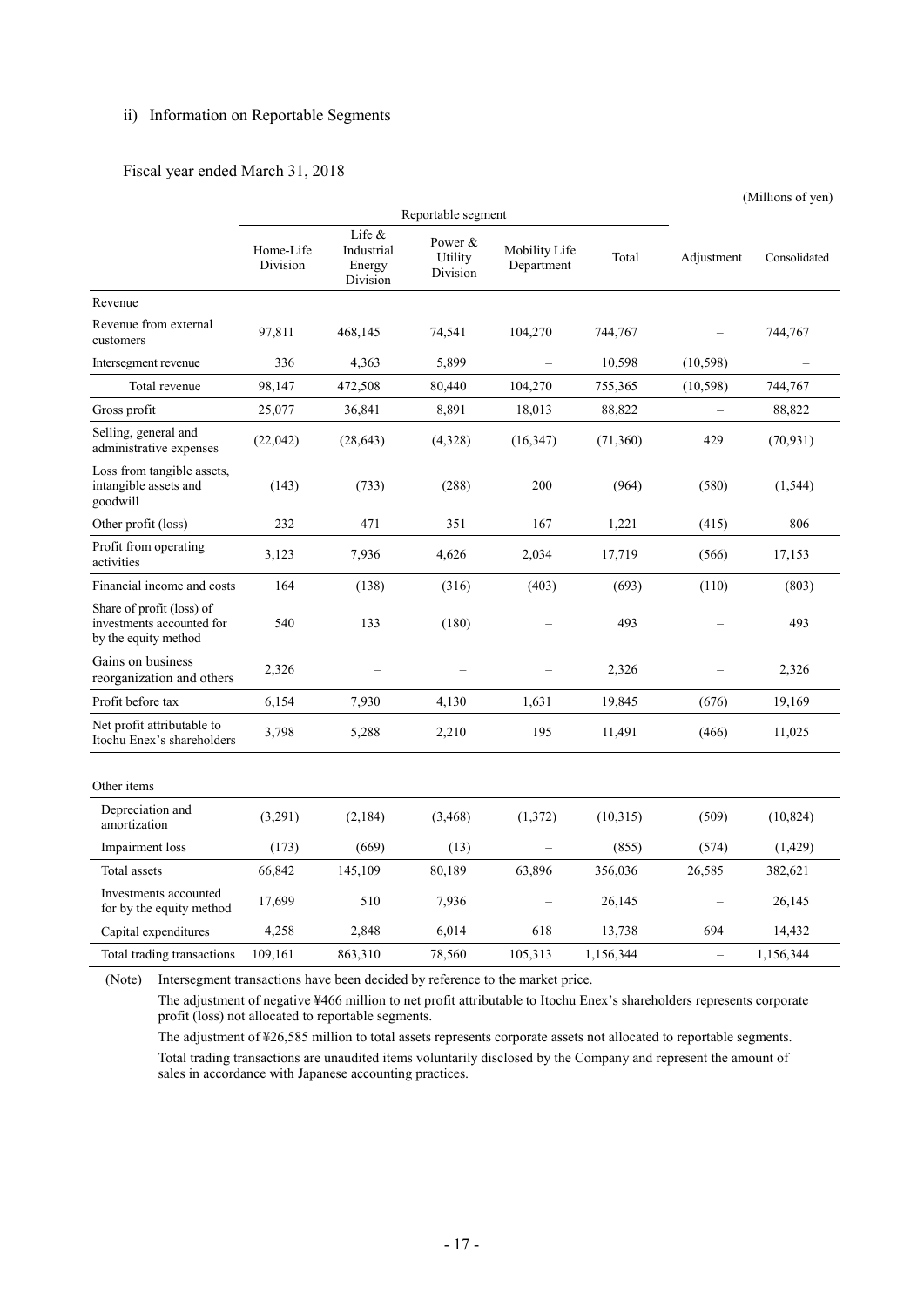#### Fiscal year ended March 31, 2019

 Reportable segment Home-Life Division Life & Industrial Energy Division Power & Utility Division Mobility Life Department Total Adjustment Consolidated Revenue Revenue from external customers 94,350 707,661 93,459 111,616 1,007,086 – 1,007,086 Intersegment revenue 365 9,414 5,969 – 15,748 (15,748) Total revenue 94,715 717,075 99,428 111,616 1,022,834 (15,748) 1,007,086 Gross profit 22,397 36,108 7,134 18,571 84,210 - 84,210 Selling, general and selling, general and (18,927) (27,791) (4,662) (16,006) (67,386) 68 (67,318) administrative expenses Loss from tangible assets, intangible assets and goodwill (172) (202) 324 (179) (229) (12) (241) Other profit (loss) 257 1,037 (67) (35) 1,192 8 1,200 Profit from operating activities 3,555 9,153 2,728 2,351 17,787 64 17,851 Financial income and costs (24) (121) 516 (260) 111 (113) (2) Share of profit (loss) of investments accounted for by the equity method 1,251 139 175 – 1,565 – 1,565 Profit before tax  $4.782$  9.171 3.419 2.091 19,463 (49) 19,414 Net profit attributable to Net profit attributable to<br>
Itochu Enex's shareholders 3,068 6,185 1,970 319 11,542 17 11,559 Other items Depreciation and amortization (2,698) (1,990) (3,494) (1,377) (9,559) (527) (10,086) Impairment loss (251) (216) – (171) (638) – (638) Total assets 65,584 137,606 82,439 51,798 337,427 36,946 374,373 Investments accounted for by the equity method 18,774 555 10,112 – 29,441 – 29,441<br>for by the equity method Capital expenditures 3,259 1,743 6,660 758 12,420 1,295 13,715 Total trading transactions 105,112 931,798 96,935 110,415 1,244,260 – 1,244,260

(Millions of yen)

(Note) Intersegment transactions have been decided by reference to the market price.

The adjustment of ¥17 million to net profit attributable to Itochu Enex's shareholders represents corporate profit (loss) not allocated to reportable segments.

The adjustment of ¥36,946 million to total assets represents corporate assets not allocated to reportable segments. Total trading transactions are unaudited items voluntarily disclosed by the Company and represent the amount of sales in accordance with Japanese accounting practices.